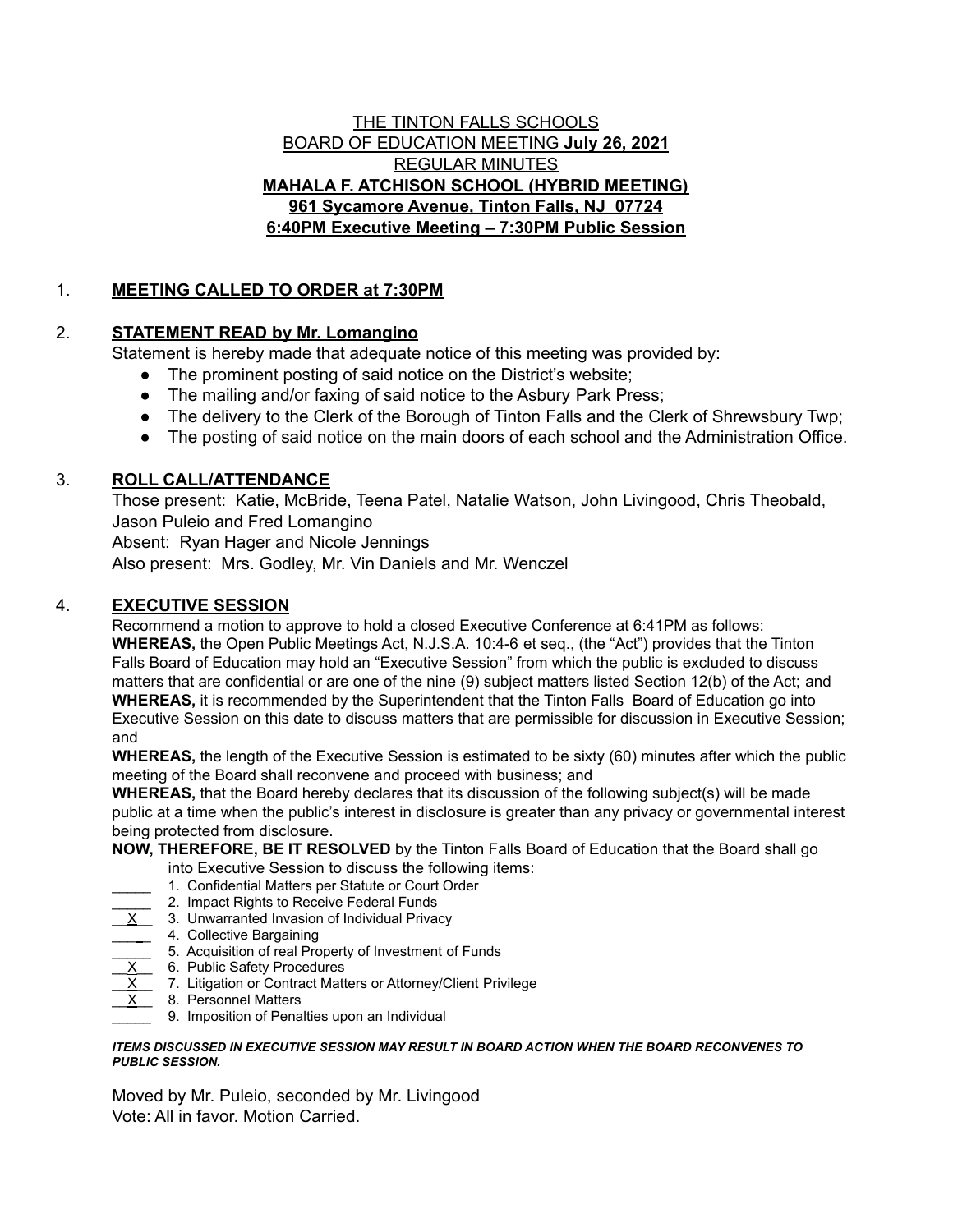## 5. **RECONVENE TO PUBLIC MEETING at 7:30PM**

#### 6. **ROLL CALL/ATTENDANCE**

Those present: Katie, McBride, Teena Patel, Natalie Watson (enters at 8:20PM) , John Livingood, Chris Theobald, Jason Puleio and Fred Lomangino Absent: Ryan Hager and Nicole Jennings Also present: Mrs. Godley, Mr. Vin Daniels and Mr. Wenczel

# 7. **PLEDGE OF ALLEGIANCE**

### 8. **DISTRICT MISSION STATEMENT read by Mr. Puleio**

In a partnership with the community, the Tinton Falls School District will create effective programs which enable all students to achieve academic excellence, *including NJ Student Learning Standards* in order to become socially responsible, productive citizens and life-long learners.

#### 9. **SUPERINTENDENT'S REPORT/ANNOUNCEMENTS**

Mr. Lomangino congratulated Dr. Goldey on completing her Doctorate.

Dr. Goldey explained the new format of the meetings via zoom/chat room.

Dr. Goldey gave the 2019-2020 HIB Grade Report. She reviewed last years scores since 20/21 was not released. MFA scoring was 76/78; SRS scoring 69/78 and TFMS scoring at 75/78. Dr. Goldey - September 2021: We will open 100% with our students full days following the calendar. We are able to maintain 3 feet social distance in classrooms and 3-6 feet in large spaces including the cafeteria.

Dr. Goldey - ESY/ASP Update: In week 3 of 6 for ESY and week 3 of 4 for ASP, very successful students just coming in since March, 2020. Transportation issues that took place at the beginning Transportation was coordinated and taking place as of 1 week into the program. COVID guidelines: no longer requiring self check forms, vaccinated staff not required to wear masks, unvaccinated students/staff are encouraged to wear masks. Have the ability to social distance in classrooms. New documentation is not clear on mask moving forward, more to come in August from the State.

### 10. **COMMITTEE REPORTS**

**Curriculum:** Mr. Livingood will be meeting with Ms. Cole. Looked at 20/21 Spring data. ELA, Math developmental assessments. Provides percentages regarding grade level where students are, where improvement is needed and where growth took place. Ms. Cole is looking into using Federal funds for additional support, additional math coach, additional social/emotional support.

**Facilities:** Mr. Daniels will send out information regarding the landscape architect design to the committee this week along with other information that is needed to discuss.

# 11. **RECOGNITION OF PUBLIC** (MINUTES Items Only) (*limited to 5 minutes per person) (23 online),*

*(7 public in-person)*

*Shannon Ventre, 20 Clydesdale Court: With transportation issues in ESY, any indication that we will have similar issues for the start of school? Any anticipation of welcoming back parents physically into the school for the 2021-2022 school year. Looking forward to helping out teachers with celebrations and events such as the book fair again!*

### 12. **MINUTES FORMAT**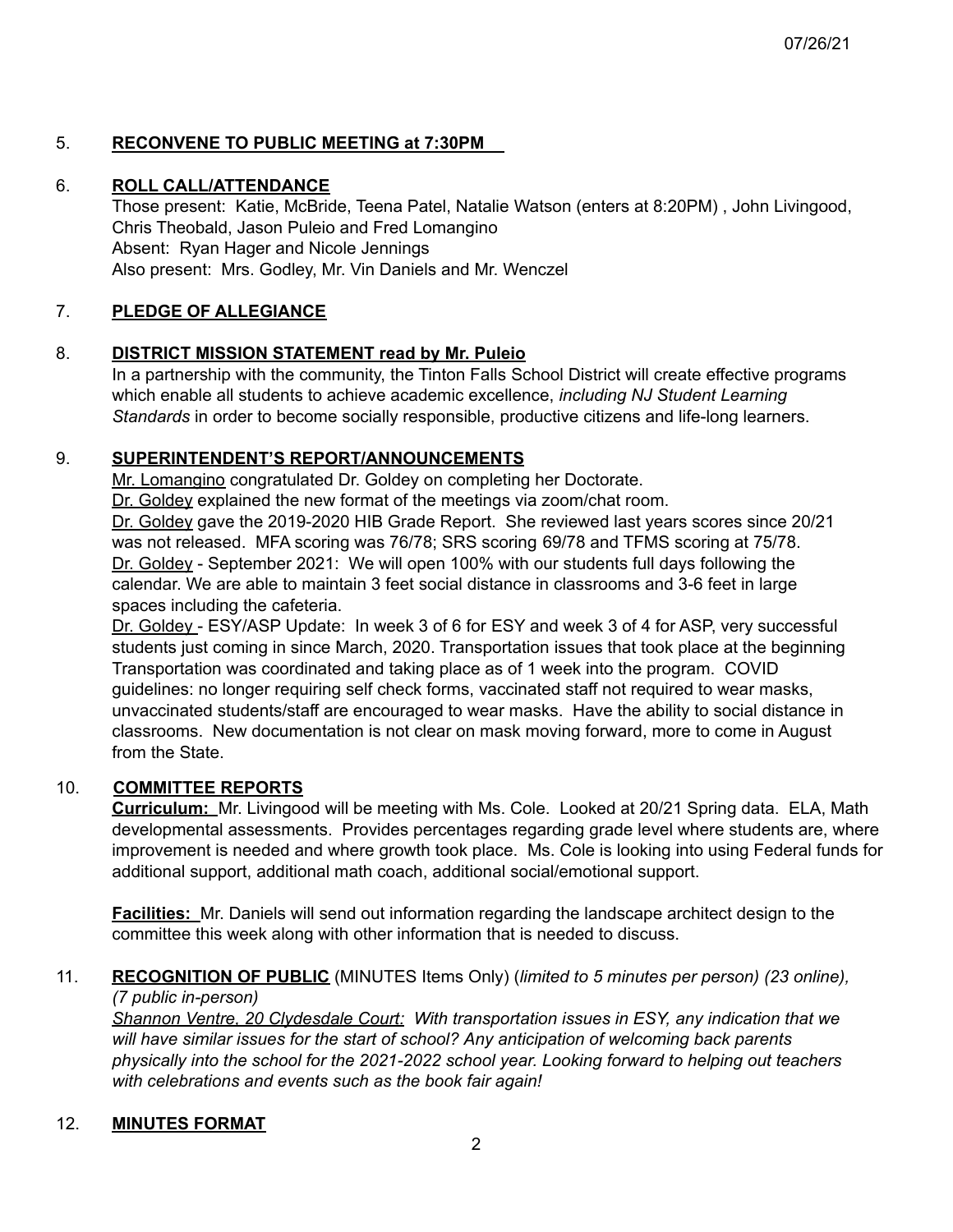07/26/21

#### 13. **MINUTES**

a. Approved the minutes from the Regular and Executive Board Meeting held on June 14, 2021.

Moved by Mr. Puleio, seconded by Mr. Livingood Vote: All in favor. Motion Carried

#### 14. **FINANCES**

- a. Approved the following line item transfers for 2020-2021:
- b. Approved the accounts payable from June 15, 2021, through July 26, 2021 in the amount of \$3,716,410.75 and payrolls for June 15, 2021 in the amount of \$828,318.94 and June 30, 2021 in the amount of \$746,260.85.
- c. Approved the Board Secretary's/Account Total Report for June 2021 (pre-audit).
- d. Approved the Treasurer's report for June 2021 (pre-audit).
- e. Approved to accept the Board Secretary's Monthly Certification Budgetary Line Item Status as follows: Pursuant to N.J.A.C. 6:23-2.11 (c)3, I certify that as of June 30, 2021 no budgetary line item account has encumbrances and expenditures which in total exceed the amount appropriated by the District Board of Education pursuant to N.J.A.C. 6A:23-2.11(a).
- f. Approved to certify budgetary major account fund status as follows:

Pursuant to N.J.A.C. 6:23-2-11(c)4, the Board certifies that as of June 30, 2021 after review of the Secretary's & Treasurer's Monthly Financial Reports and upon consultation with the appropriate district officials that to the best of our knowledge no major account or fund has been over expended in violation of N.J.A.C. 6A:23-2.11(b) and that sufficient funds are available to meet the District's financial obligations for the remainder of the year.

- g. Approved staff travel, workshops and related expenses in accordance with District Policies #3440, #4440 and Bylaw #0147, as per **Attachment "A"**.
- h*.* Approved the submission, acceptance, appropriation and expenditure of FY2022 Elementary and Secondary Education Act (ESEA) allocations, as follows:

| Title I             | \$64,845 |
|---------------------|----------|
| Title II-A          | \$25,349 |
| <b>Title III</b>    | \$14,795 |
| Title III-Immigrant | \$3,709  |
| <b>Title IV</b>     | \$10,000 |

i. Approved to void the following checks lost in the mail:

| <b>VOIDED CHECKI</b><br><b>NUMBER</b> | <b>CHECK</b><br><b>DATE</b> | <b>PAYEE</b>                     | <b>AMOUNT</b> | <b>REISSUE</b><br><b>CHECK</b><br><b>NUMBER</b> | <b>CHECK</b><br><b>DATE</b> | <b>AMOUNT</b>  |
|---------------------------------------|-----------------------------|----------------------------------|---------------|-------------------------------------------------|-----------------------------|----------------|
| 050782                                | 4/19/21                     | Johnstone Supply, Inc.           | \$341.55      | 1051089                                         | 6/25/21                     | <b>S341.55</b> |
| 051055                                | 6/14/21                     | <b>ITF School Athletic Acct.</b> | \$470.00      | 1051129                                         | 6/30/21                     | <b>S470.00</b> |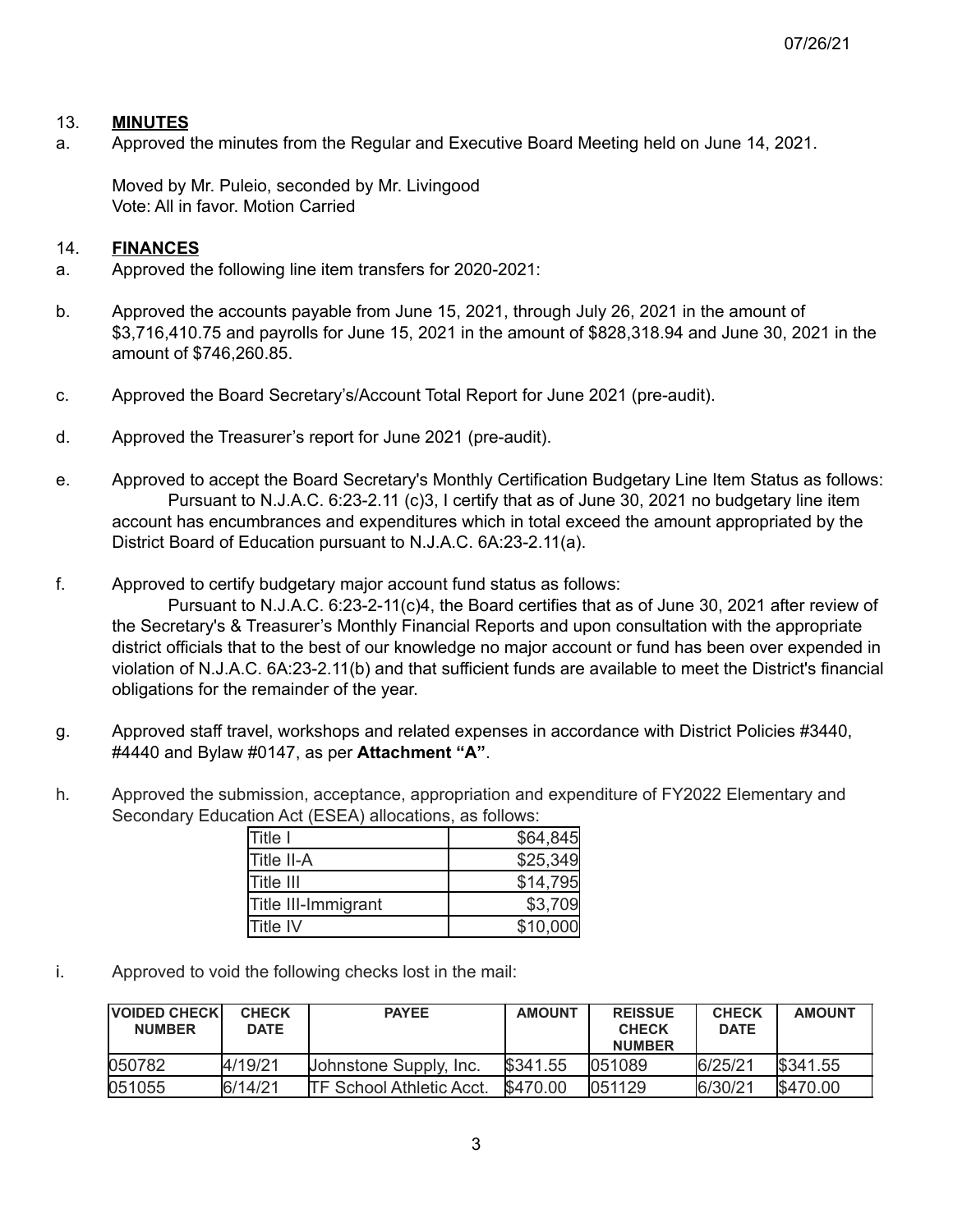- j. Removed j. duplicated motion with k.
- k. Approved and accepted the payment from FEMA (Federal Emergency Management Agency) in the amount of \$55,575.55 for expenditures relating to COVID-19 during the 20-21 school year.

Moved by Mr. Puleio, seconded by Mr. Livingood Vote: All in favor. Motion Carried.

## 15. **CERTIFIED STAFF**

a. Approved to amend motion 15.x., Certified Staff, approved on May 24, 2021 approving the following staff as Guest Teachers for the Extended Year Program, beginning on July 12, 2021 through August 19, 2021, on an as needed basis, at the rate \$90/day.

| Coleman, Elise   | Leoncini, Kelly    |
|------------------|--------------------|
| Cocozza, Andrea  | McMullin, Michelle |
| Evans, Bethany   | Meyers, Ruth       |
| Feder, Elizabeth | Pedrick, Elizabeth |
| Hynes, Hannah    | Sheridan, Terri    |
| Johnson, Jackie  |                    |

*To instead read:*

*Approved the following staff as Guest Teachers for the Extended Year Program, beginning on July 12, 2021 through August 19, 2021, on an as needed basis, at the rate \$70/day.*

| Coleman, Elise   | Leoncini, Kelly           |
|------------------|---------------------------|
| Cocozza, Andrea  | <b>McMullin, Michelle</b> |
| Evans, Bethany   | Meyers, Ruth              |
| Feder, Elizabeth | <b>Pedrick, Elizabeth</b> |
| Hynes, Hannah    | Sheridan, Terri           |
| Johnson, Jackie  |                           |

- b. Approved the employment of Adrianna Yannelli as a Speech Therapist at Mahala Atchison School for the 2021-22 school year, beginning on or about September 1, 2021, on MA Step 3, at a salary of \$59,275 with benefits. (Acct. #11-000-216-100)
- c. Approved to amend motion 15.o., Certified Staff approved on June 14, 2021 approving Gabrielle Bianchi, Substitute Teacher as a substitute teacher for the 2021 Summer Academic Success Program Literacy Camp, from July 12, 2021 through August 5, 2021, from 8am to 1pm, Mondays-Thursdays, for a maximum of 80 hours, at the rate of \$100/day. (Acct. #11-000-221-110)

#### *To instead read:*

*approving Gabrielle Bianchi, Substitute Teacher as a substitute teacher for the 2021 Summer Academic Success Program Literacy Camp, from July 12, 2021 through August 5, 2021, from 8am to 1pm, Mondays-Thursdays, for a maximum of 80 hours, at the rate of \$70/day. (Acct. #11-000-221-110)*

d. Approved to amend motion 15.n., Certified Staff approving the following staff as substitute teachers for the 2021 Summer Academic Success Program Literacy Camp, from July 12, 2021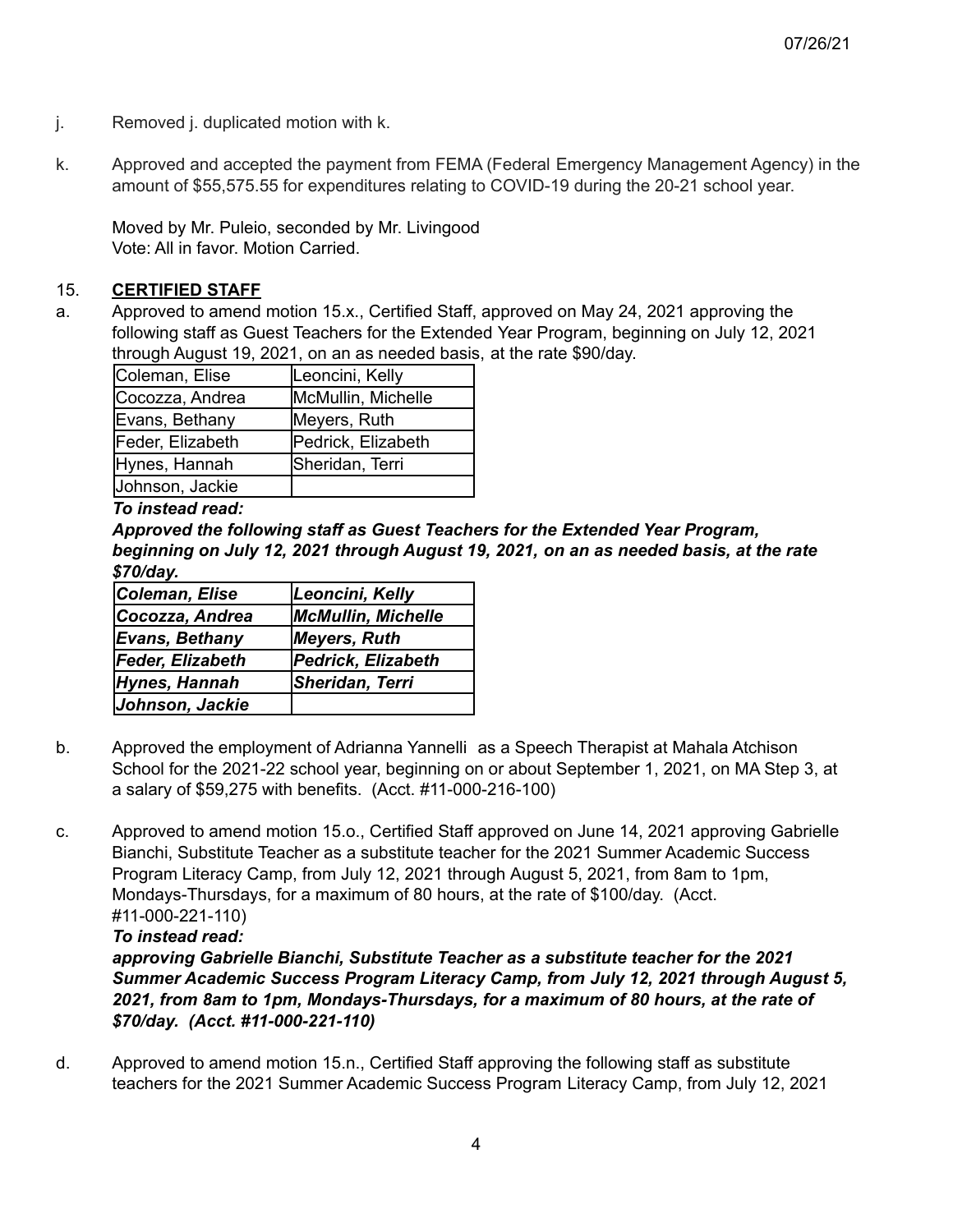through August 5, 2021, from 8am to 1pm, Mondays-Thursdays, for a maximum of 80 hours each, at an hourly rate of 1/1200th of their salary.

| <b>Name</b>         | # of Hours                             | <b>Account</b> |
|---------------------|----------------------------------------|----------------|
| Concodora, Brittany | Not to exceed 80 hours  11-000-221-110 |                |
| Feder, Elizabeth    | Not to exceed 80 hours  11-000-221-110 |                |
| Hynes, Hannah       | Not to exceed 80 hours 11-000-221-110  |                |
| Johnson, Jaclyn     | Not to exceed 80 hours  11-000-221-110 |                |

*To instead read:*

*Approved the following staff as substitute teachers for the 2021 Summer Academic Mondays-Thursdays, for a maximum of 80 hours each, at an hourly rate of \$70/day.*

| <b>Name</b>             | # of Hours                            | <b>Account</b> |
|-------------------------|---------------------------------------|----------------|
| Concodora, Brittany     | Not to exceed 80 hours 11-000-221-110 |                |
| <b>Feder, Elizabeth</b> | Not to exceed 80 hours 11-000-221-110 |                |
| Hynes, Hannah           | Not to exceed 80 hours 11-000-221-110 |                |
| Johnson, Jaclyn         | Not to exceed 80 hours 11-000-221-110 |                |

- e. Approved to accept with regret the retirement of Terri Maxwell, ASP teacher at Mahala Atchison School, effective July 1, 2021.
- f. Approved to amend motion 15.aa., Certified Staff, approved on June 14, 2021, approving the re-employment of Certified Staff, for the 2021-2022 school year, effective September 1, 2021 as follows:

| <b>BENSON</b>      | <b>NICOLE</b>               | <b>MFA</b>    | 11230100101    | <b>BSI TEACH</b> | 100%        |   | 1                         | 8                        | \$58,240                 |
|--------------------|-----------------------------|---------------|----------------|------------------|-------------|---|---------------------------|--------------------------|--------------------------|
| <b>LAST NAME</b>   | <b>FIRST NAME</b>           | <b>SCHOOL</b> | <b>ACCOUNT</b> | <b>TITLE</b>     | ACCT %   PT |   | $21 - 22$<br><b>TRACK</b> | $21 - 22$<br><b>STEP</b> | 2021-22<br><b>SALARY</b> |
| To instead read:   |                             |               |                |                  |             |   |                           |                          |                          |
| AHLBORN            | <b>NANCY</b>                | <b>SRS</b>    | 11120100101    | 1-5 TEACH        | 100%        |   | 3                         | 11                       | \$70,340                 |
| <b>MULDOWNEY</b>   | <b>CYNTHIA</b>              | <b>SRS</b>    | 11213100101    | <b>RR TEACH</b>  | 100%        |   | 4                         | 9                        | \$65,540                 |
| <b>WOLSTROMMER</b> | <b>MICHELLE</b>             | <b>MFA</b>    | 11120100101    | 1-5 TEACH        | 100%        |   | 5                         | 7                        | \$61,840                 |
| WALDRON            | HAYLEY R.                   | <b>MFA</b>    | 11213100101    | <b>RR TEACH</b>  | 100%        |   | 1                         | $1 - 2$                  | \$53,025                 |
| <b>IBONANNO</b>    | <b>EMILYANN</b>             | <b>MFA</b>    | 11120100101    | <b>RR TEACH</b>  | 100%        |   | 3                         | $1 - 2$                  | \$56,025                 |
| <b>RAFFERTY</b>    | <b>KAITLYN</b>              | <b>MFA</b>    | 11215100101    | <b>PREP</b>      | 100%        |   | 1                         | 8                        | \$58,240                 |
| DOYLE              | <b>MATTHEW</b>              | <b>SRS</b>    | 11120100101    | 1-5 TEACH        | 66%         |   | 3                         | 10                       | \$44,312                 |
| DOYLE              | <b>MATTHEW</b>              | <b>TFMS</b>   | 11130100101    | 6-8 TEACH        | 34%         |   | 3                         | 10                       | \$22,828                 |
| ZILLY              | <b>HILARY</b>               | <b>MFA</b>    | 11216100101    | <b>RR TEACH</b>  | 50%         |   | 3                         | 7                        | \$29,420                 |
| ZILLY              | <b>HILARY</b>               | <b>MFA</b>    | 11105100101    | <b>RR TEACH</b>  | 50%         |   | 3                         | 7                        | \$29,420                 |
| <b>TOLA</b>        | <b>KRISTEN</b>              | <b>MFA</b>    | 11110100101    | K TEACH          | 100%        |   | 3                         | 7                        | \$58,840                 |
| <b>EVANS</b>       | <b>BETHANY</b>              | <b>SRS</b>    | 11213100101    | <b>RR TEACH</b>  | 61.54%      | Y | 1                         | $1 - 2$                  | \$32,632                 |
| <b>SODER</b>       | <b>MEGAN</b>                | <b>TFMS</b>   | 11130100101    | 6-8 TEACH        | 100%        |   | 1                         | 4                        | \$53,575                 |
| <b>BENSON</b>      | <b>NICOLE</b>               | <b>MFA</b>    | 11120100101    | 1-5 TEACH        | 100%        |   | 1                         | 8                        | \$58,240                 |
| <b>LAST NAME</b>   | <b>FIRST</b><br><b>NAME</b> | <b>SCHOOL</b> | <b>ACCOUNT</b> | <b>TITLE</b>     | ACCT % PT   |   | $21 - 22$<br><b>TRACK</b> | $21 - 22$<br><b>STEP</b> | 2021-22<br>SALARY        |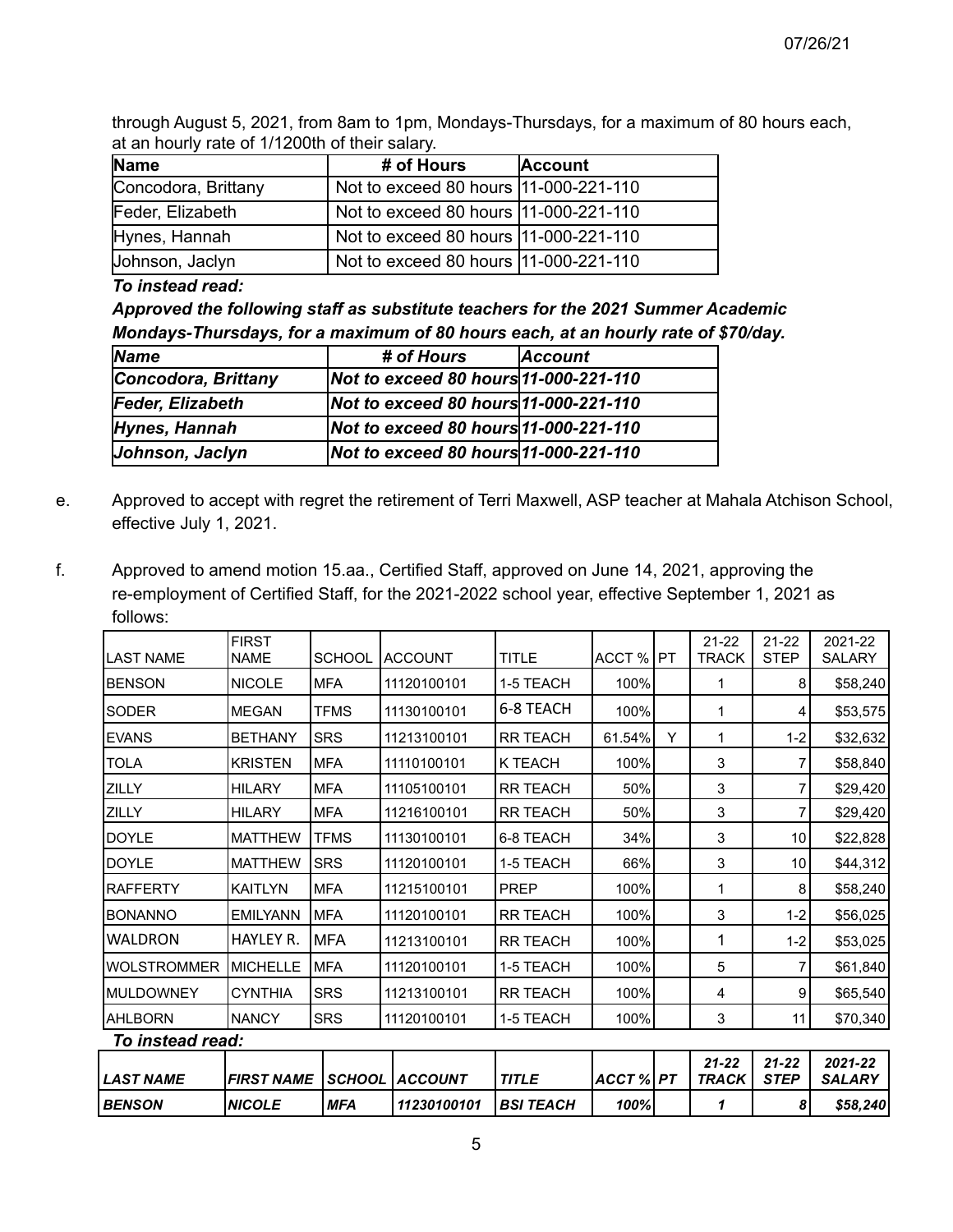| <b>SODER</b>       | <b>MEGAN</b>     | <b>SRS</b>  | 11120100101 | 1-5 TEACH        | 100% | 1 | 4                | \$53,575 |
|--------------------|------------------|-------------|-------------|------------------|------|---|------------------|----------|
| <b>EVANS</b>       | <b>BETHANY</b>   | <b>SRS</b>  | 11213100101 | <b>RR TEACH</b>  | 100% | 1 | $1 - 21$         | \$53,025 |
| <b>TOLA</b>        | <b>IKRISTEN</b>  | <b>MFA</b>  | 11120100101 | <b>1-5 TEACH</b> | 100% | 3 |                  | \$58,840 |
| <b>ZILLY</b>       | <b>HILARY</b>    | <b>MFA</b>  | 11120100101 | <b>1-5 TEACH</b> | 100% | 3 |                  | \$58,840 |
| <b>DOYLE</b>       | <b>IMATTHEW</b>  | <b>TFMS</b> | 11130100101 | 6-8 TEACH        | 100% | 3 | 10               | \$67,140 |
| <b>RAFFERTY</b>    | <b>IKAITLYN</b>  | <b>IMFA</b> | 11213100101 | <b>RR TEACH</b>  | 100% |   | 8                | \$58,240 |
| <b>BONANNO</b>     | <b>EMILYANN</b>  | <b>MFA</b>  | 11215100101 | <b>PREP</b>      | 100% | 4 | $1 - 2$          | \$57,525 |
| <b>WALDRON</b>     | <b>HAYLEY R.</b> | <b>MFA</b>  | 11215100101 | <b>PREP</b>      | 100% | 1 | $1 - 21$         | \$53,025 |
| <b>WOLSTROMMER</b> | <b>MICHELLE</b>  | <b>SRS</b>  | 11120100101 | <b>1-5 TEACH</b> | 100% | 5 |                  | \$61,840 |
| <b>MULDOWNEY</b>   | <b>ICYNTHIA</b>  | <b>SRS</b>  | 11230100101 | <b>BSI TEACH</b> | 50%  | 4 | 9                | \$32,770 |
| <b>MULDOWNEY</b>   | <b>ICYNTHIA</b>  | <b>SRS</b>  | 11213100101 | <b>RR TEACH</b>  | 50%  | 4 | $\boldsymbol{9}$ | \$32,770 |
| <b>AHLBORN</b>     | <b>INANCY</b>    | <b>SRS</b>  | 20483100100 | <b>BSI TEACH</b> | 100% | 3 | 11               | \$70,340 |

- g. Approved the employment of Peter Buttitta as a Special Education Teacher at Tinton Falls Middle School for the 2021-22 school year, beginning on or about September 1, 2021, on BA Step 4, at a salary of \$53,575 with benefits. (Acct. #11-000-216-100)
- h. Approved to accept with regret the resignation of Nancy Pearson, Building Supervisor at Tinton Falls Middle School, effective immediately.
- i. Approved to rescind motion 15.d., Certified Staff, approved on April 19, 2021 approving Nancy Pearson as the Middle School Anti-Bullying Specialist, beginning July 1, 2021 for the 2021-2022 school year.
- j. Approved to accept with regret the resignation of Samantha Shaljian, Math teacher at Tinton Falls Middle School, effective July 1, 2021.
- k. Approved the following staff to conduct Kindergarten Assessments for incoming Kindergarten Class, on August 3<sup>rd</sup> and 4<sup>th</sup>, 2021, not to exceed a total of 7 hours each, at the hourly rate of 1/1200 of their salary.

| Name               | <b>August 3, 2021</b> | <b>August 4, 2021</b> |
|--------------------|-----------------------|-----------------------|
| Allegretta, Mary   |                       | 7 hours               |
| Benson, Nicole     |                       | 7 hours               |
| Bohde, Sara        | 3 hours               | 3 hours               |
| Capozzi, Peggy     |                       | 7 hours               |
| Leoncini, Kelly    | 3 hours               | 3 hours               |
| Pillari, Jennyanne | 3 hours               | 3 hours               |
| Szilagyi, Kathy    |                       | 7 hours               |
| Wallace, Jeannine  | 3 hours               | 3 hours               |

l. Approved the employment of Michelle Marra as Building Supervisor at the Tinton Falls Middle School, for the 2021-2022 school year, at an annual salary of \$84,000, with benefits, on or about August 16, 2021, pending background verification.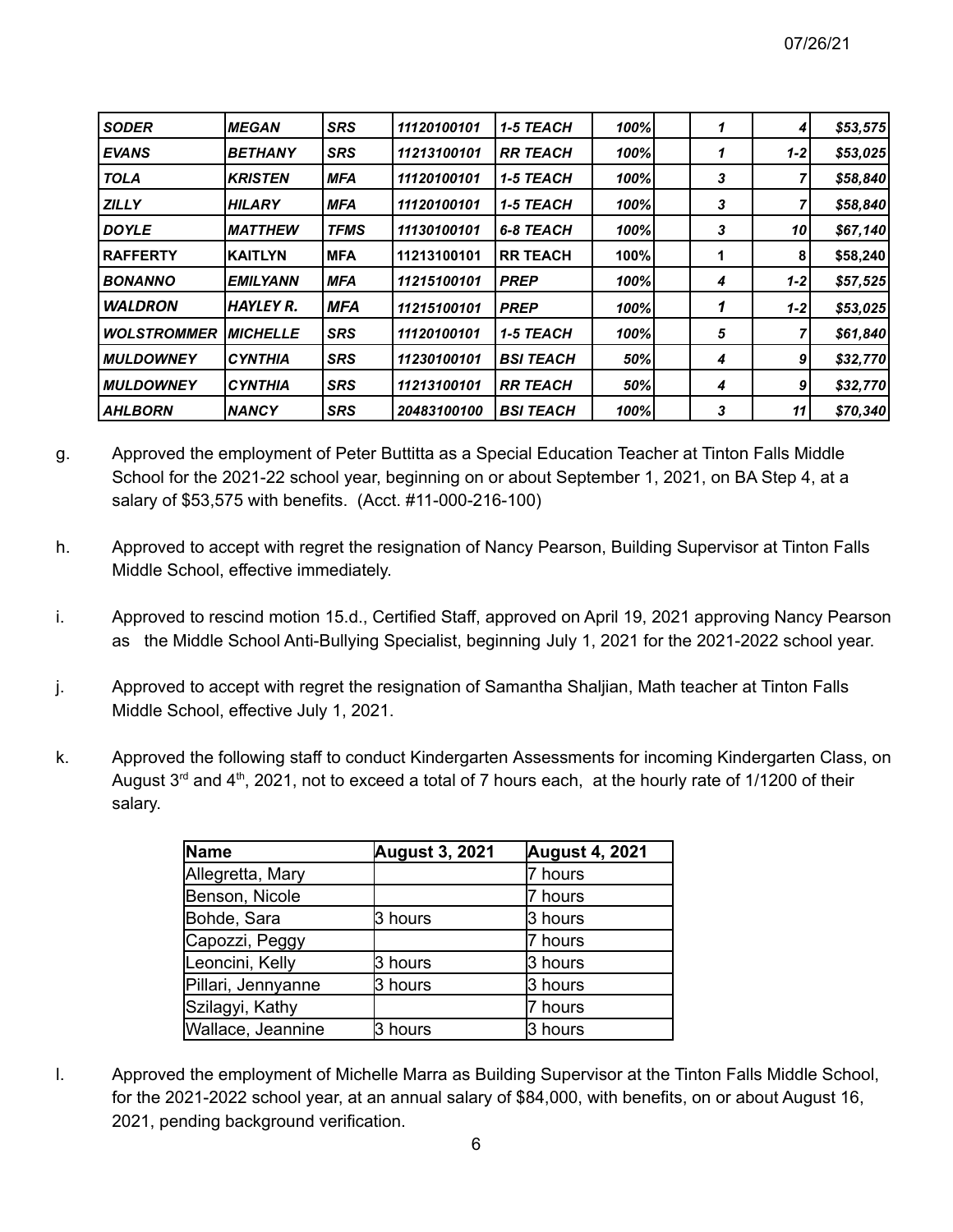m. Approved to amend motion 15.y. Certified Staff, approved on June 14, 2021 approving the employment of Stephanie Savoia as a Speech Therapist at Mahala Atchison School for the 2021-22 school year, beginning on or about September 1, 2021, on MA Step 1-2, at a salary of \$56,025 with benefits. (Acct. #11-000-216-100)

### *To read:*

## *Approved the employment of Stephanie Savoia as a Speech Therapist at Mahala Atchison School for the 2021-22 school year, beginning on or about July 1, 2021, on MA Step 1-2, at a salary of \$56,025 with benefits. (Acct. #11-000-216-100)*

- n. Approved to accept with regret the resignation of Kathy Cruz, Spanish teacher at Tinton Falls Middle School, effective immediately.
- o. Approved the employment of Kathleen Murphy as a Math Teacher at Tinton Falls Middle School for the 2021-22 school year, beginning on or about September 1, 2021, on MA Step 8, at a salary of \$61,240 with benefits. (Acct. #11-000-216-100)
- p. Approved Devon Neff for an additional 10 hours to complete the Anti-Bullying Coordinator Self Paced Program through NJPSA/FEA between July 27th and August 31st, 2021, at the curriculum rate of \$51/hour.
- q. Approved Margaret O'Connor to provide 24 hours of additional tutoring via remote instruction, beginning July 12, 2021 through August 12, 2021, pending enrollment/attendance, (if enrollment/attendance is less than anticipated at any time, there may be a reduction of positions) at an hourly rate of 1/1200th of her salary. (Acct #11-000-221-110)
- r. Approved Megan Soder to attend Linguistics training with Christine Delmas on July 6, 7, and 8, 2021, at a rate of \$51/hour, for a total cost to the district of \$918.
- s. Approved Laura Drahos for 18 hours of curriculum writing on Scope and Sequence for Fourth Grade at a rate of \$51/hour to be completed in the 2021-2022 school year. (Acct #11-000-221-110)
- t. Approved the following staff to present workshops to new staff on or about August 24-31, 2021, at the honorarium rate. (Acct. #11-000-223-104)

| Name             | Topic                                                         | <b>Honorarium Rate</b>  |
|------------------|---------------------------------------------------------------|-------------------------|
| Allen, Elizabeth | Mathematical Practices and Technology                         | <b>Full day - \$525</b> |
|                  | Integration                                                   |                         |
| Fay, Kelly       | Reading/Writing Assessments, Strategies, and Full day - \$525 |                         |
|                  | <b>Progress Monitoring</b>                                    |                         |
| Pruden, Rebecca  | Technology Teaching Tools, Google, and Cyber Full day - \$525 |                         |
|                  | Safety                                                        |                         |
| Trast, Eric      | Danielson Training                                            | Half-day - \$262.50     |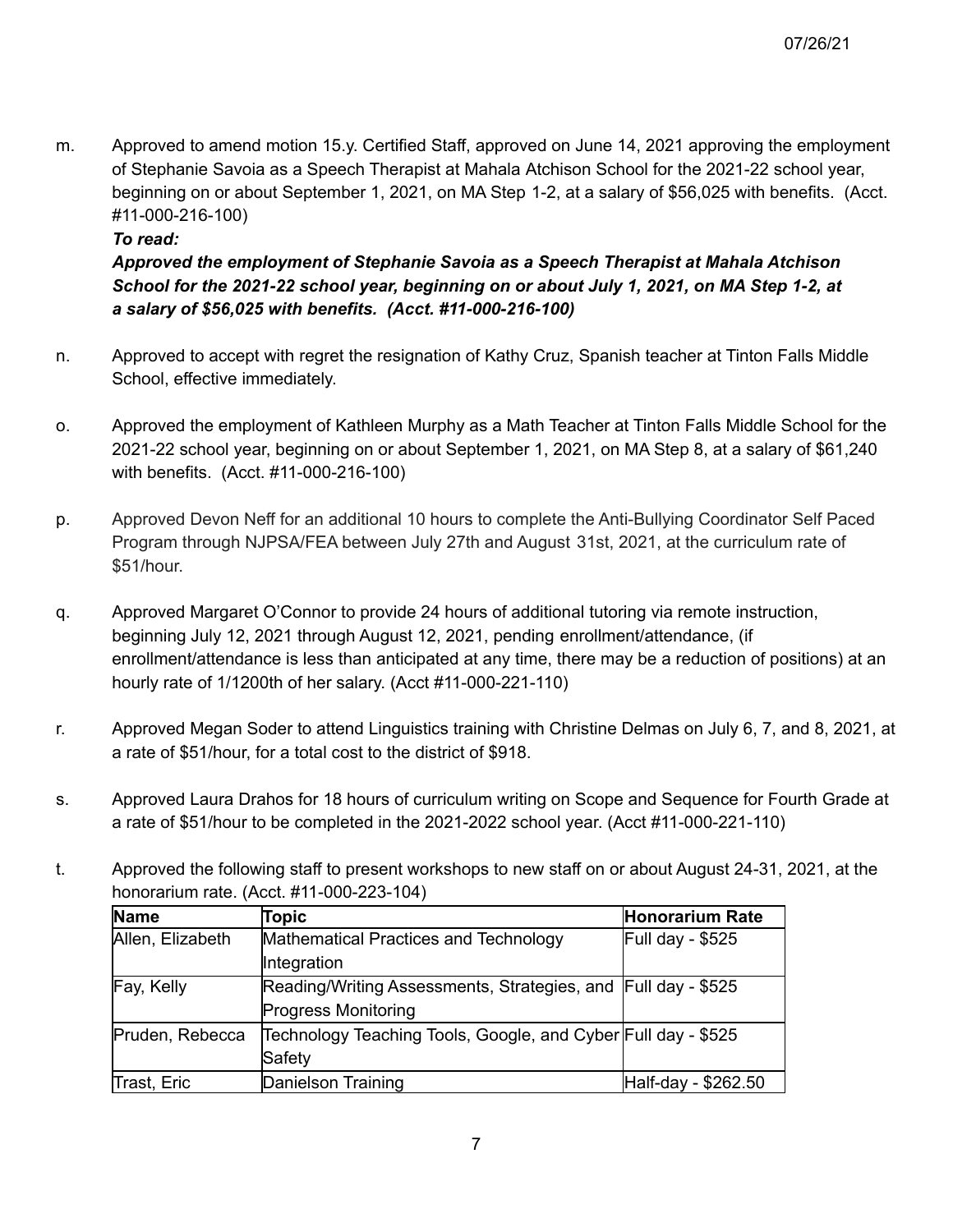u. Approved the following staff to present MTSS, SEL strategies workshops to all district staff on September 3, 2021, at the honorarium rate. (Acct. #11-000-223-104)

| <b>Name</b>   | Topic                            | <b>Honorarium Rate</b> |
|---------------|----------------------------------|------------------------|
| Buck, Regina  | <b>MTSS, Trauma and Recovery</b> | Half-day - \$262.50    |
| Jensen, Emily | <b>MTSS, Trauma and Recovery</b> | Half-day - \$262.50    |
| Ronan, Cherie | <b>MTSS, Trauma and Recovery</b> | Half-day - \$262.50    |

v. Approved the following staff to present workshops to all district staff on September 3, 2021 or September 7, 2021, at the honorarium rate. (Acct. #11-000-223-104)

| <b>Name</b>      | Topic                                                                           | Honorarium Rate     |
|------------------|---------------------------------------------------------------------------------|---------------------|
| Fay, Kelly       | Assessment implementation & Progress Monitoring<br>Roll out                     | Half-day - \$262.50 |
|                  | Harrington, Kristen Assessment implementation & Progress Monitoring<br>Roll out | Half-day - \$262.50 |
| Phelan, Kristina | Assessment implementation & Progress Monitoring<br>Roll out                     | Half-day - \$262.50 |
| Benson, Nicole   | Assessment implementation & Progress Monitoring<br>Roll out                     | Half-day - \$262.50 |
| McEvoy, Kelly    | Creating a Community of Learners Playbook                                       | Half-day - \$262.50 |
| Ronan, Cherie    | Creating a Community of Learners Playbook                                       | Half-day - \$262.50 |

w. Approved the following staff for presentation planning for new staff orientation to be completed by August 31, 2021, at a rate of \$51/hour. (Acct #11-000-221-110)

| <b>Name</b>     | Topic                                               | # of Hours |
|-----------------|-----------------------------------------------------|------------|
| Pruden, Rebecca | Technology Teaching Tools, Google, and Cyber Safety |            |
| Trast, Eric     | Danielson Training                                  |            |

x. Approved the following staff for Assessment Implementation and Progress Monitoring Rollout presentation planning to be completed by August 31, 2021, at a rate of \$51 per hour. (Acct #20-486-200-100)

| Name          | # of Hours |
|---------------|------------|
| Buck, Regina  | 15         |
| Jensen, Emily | 15         |
| Ronan, Cherie | 15         |

- y. Approved Kelly Fay for 12 hours of literacy coaching planning to be completed by August 31, 2021, at a rate of \$51 per hour. (Acct #11-000-221-110)
- z. Approved Elizabeth Allen for 12 hours hours of STEM coach planning to be completed by August 31, 2021, at a rate of \$51 per hour. (Acct #11-000-221-110)
- aa. Approved to amend motion 15.g., Certified Staff, approved on May 24, 2021, approving Ellie Levy to attend Phonics training with Christine Delmas on June 23, 24, and 25, 2021, at a rate of \$51 per hour. (Acct #20-483-200-100)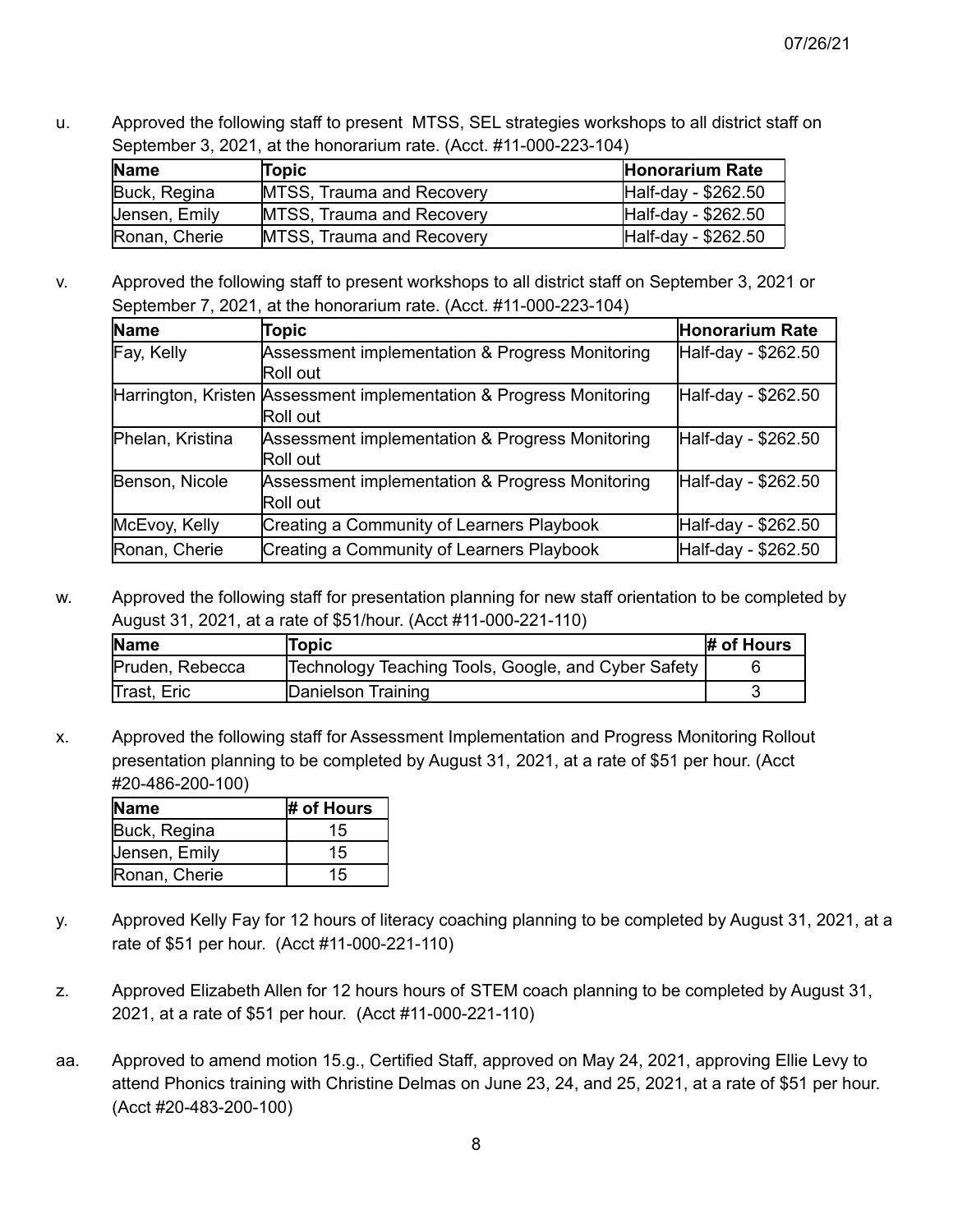## *To instead read:*

# *Approved Elizabeth Feder to attend Phonics training with Christine Delmas on June 23, 24, and 25, 2021, at a rate of \$51 per hour. (Acct #20-483-200-100)*

bb. Approved to amend motion 15.q., Certified Staff, approved on June 14, 2021, approving the following Second, Third, and Fifth Grade Teachers for ELA pilot planning to be completed between July 15 and August 15, 2021. (Acct #ESSER-ARP):

| <b>NAME</b>         | # of Hours | <b>BUILDING</b> |
|---------------------|------------|-----------------|
| Fay, Kelly          | 18         | <b>MFA</b>      |
| Harrington, Kirsten | 18         | <b>MFA</b>      |
| Phelan, Kristina    | 18         | <b>MFA</b>      |
| Black, Katherine    | 18         | <b>SRS</b>      |
| Drahos, Laura       | 18         | <b>SRS</b>      |
| Feder, Elizabeth    | 18         | <b>SRS</b>      |
| Horn, Dana          | 18         | <b>SRS</b>      |
| Nastasi, Jessica    | 18         | <b>SRS</b>      |
| Slinger, Jessica    | 18         | <b>SRS</b>      |
| Wolff, Jennifer     | 18         | <b>SRS</b>      |

### *To instead read:*

*Approved the following Second, Third, and Fifth Grade Teachers for ELA pilot planning to be completed between July 15 and August 31, 2021, at a rate of \$51 per hour. (Acct #20-487-200-100):*

| <b>NAME</b>             | # of Hours | <b>BUILDING</b> |
|-------------------------|------------|-----------------|
| Fay, Kelly              | 18         | <b>MFA</b>      |
| Harrington, Kirsten     | 18         | <b>MFA</b>      |
| Phelan, Kristina        | 18         | <b>MFA</b>      |
| <b>Black, Katherine</b> | 18         | <b>SRS</b>      |
| Drahos, Laura           | 18         | <b>SRS</b>      |
| Feder, Elizabeth        | 18         | <b>SRS</b>      |
| Horn, Dana              | 18         | <b>SRS</b>      |
| Nastasi, Jessica        | 18         | <b>SRS</b>      |
| Slinger, Jessica        | 18         | <b>SRS</b>      |
| <b>Wolff, Jennifer</b>  | 18         | <b>SRS</b>      |

cc. Approved to amend motion 15.w., Certified Staff, approved on May 24, 2021 approving the following staff as teachers for the Extended Year Program beginning July 12, 2021 through August 19, 2021, 5 hours/day, 4 days a week, pending enrollment/attendance. (if enrollment/attendance is less than anticipated at any time, there may be a reduction of positions), at 1/1200<sup>th</sup> of their salary. (Pending contract negotiations)

#### **To instead read:**

| <b>Staff Name</b> | Teaching TBD | <b>Account Number</b> |
|-------------------|--------------|-----------------------|
| Binn, Samantha    | IMD/LLD      | 111-212-100-101       |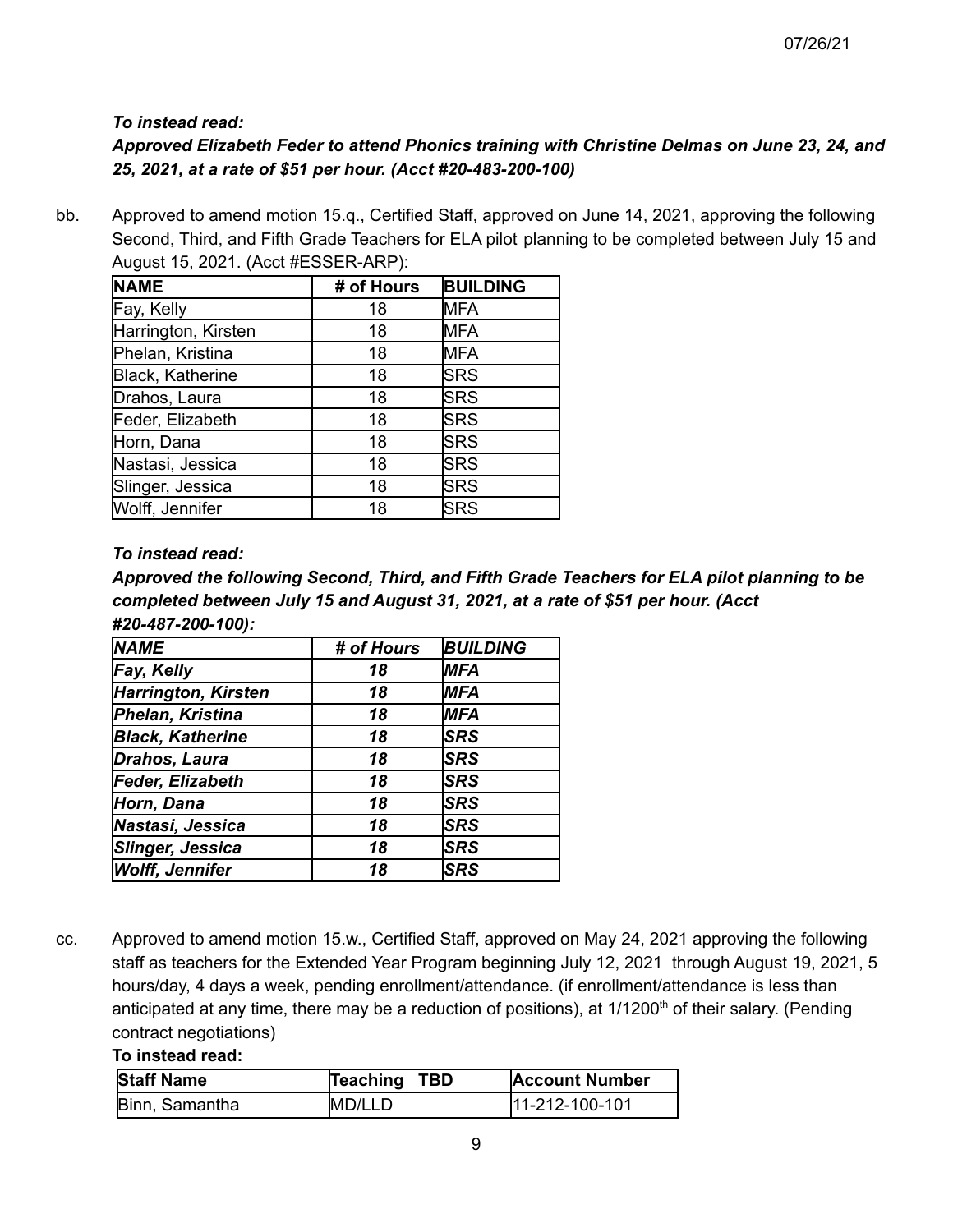| Bohde, Sara                  | Autism              | 11-214-100-101            |
|------------------------------|---------------------|---------------------------|
| <del>Bonanno, Emilyann</del> | PREP                | <del>11-216-100-101</del> |
| Caruso, Patty                | <b>MD/LLD</b>       | 11-212-100-101            |
| Craig, Rory                  | <b>MD/LLD</b>       | 11-212-100-101            |
| Devito, Sam                  | <b>MD/LLD</b>       | 11-212-100-101            |
| <del> Goodman, Rachel</del>  | <b>MD/LLD</b>       | <del>11-212-100-101</del> |
| Lyons, Amy                   | <b>MD/LLD</b>       | 11-212-100-101            |
| Madonna, Gretchen            | <b>MD/LLD</b>       | 11-212-100-101            |
| Mendyk, Eric                 | <b>MD/LLD</b>       | 11-212-100-101            |
| Morgan, Elizabeth            | <b>MD/LLD</b>       | 11-212-100-101            |
| Otto, Richard                | <b>MD/LLD</b>       | 11-212-100-101            |
| Richmond, Kristi             | <b>MD/LLD</b>       | 11-212-100-101            |
| Slinger, Jessica             | BD                  | 11-209-100-101            |
| Stroever, Adam               | Specialized Reading | 11-213-100-101            |
| Tumino, Jenna                | <b>MD/LLD</b>       | 11-212-100-101            |
| Waldron, Hayley              | PREP                | 11-216-100-101            |

dd. Approved the following Long Term Substitutes as teachers for the Extended Year Program beginning July 12, 2021 through August 19, 2021, 5 hours/day, 4 days a week, pending enrollment/attendance. (if enrollment/attendance is less than anticipated at any time, there may be a reduction of positions), at the daily rate of BA Step 1, without benefits.

| <b>Staff Name</b> | Teaching TBD | Account Number |
|-------------------|--------------|----------------|
| Bonanno, Emilyann | <b>IPREP</b> | 11-216-100-101 |
| Goodman, Rachel   | IMD/LLD      | 11-212-100-101 |

- ee. Approved Kelly Fay to attend mandated special education meetings, as needed, for a maximum of 2 hours per meeting, not to exceed 20 meetings each, at the rate of 1/1200<sup>th</sup> of their salary for the Extended School Year 2021 from July 1, 2021 through August 19, 2021. (Acct. #11-000-219-110)
- ff. Approved Kathy Nevins for Child Study Team testing on June 22, 23, 24, 2021, at the rate of /1200th of her salary, not to exceed 18 hours. (Acct. 11-000-213-110)
- gg. Approved Kathy Nevins for an additional 50 hours at the rate of 1/1200th of her salary for the Extended School Year from July 12, 2021 to August 19, 2021. (Acct. 11-000-213-110)
- hh. Approved Jackie Russo as a Guest Teacher for the Extended Year Program, beginning on July 12, 2021 through August 19, 2021, on an as needed basis, at the rate \$70/day.
- ii. Approved an increase of up to 1 hour/day for all teachers for the Extended Year Program and the ASP Summer Literacy Academy beginning July 12, 2021 through July 29, 2021, from 5 hours/day up to 6 hours/day, 4 days a week, at 1/1200<sup>th</sup> of their salary.
- jj. Approved the following staff member, as needed, at the rate of 1/1200th of their salary for the Extended School Year for CST case management, testing, counseling/social skills and/or related services for summer work at 1/1200<sup>th</sup> of their salary from July 1, 2021 through August 31, 2021.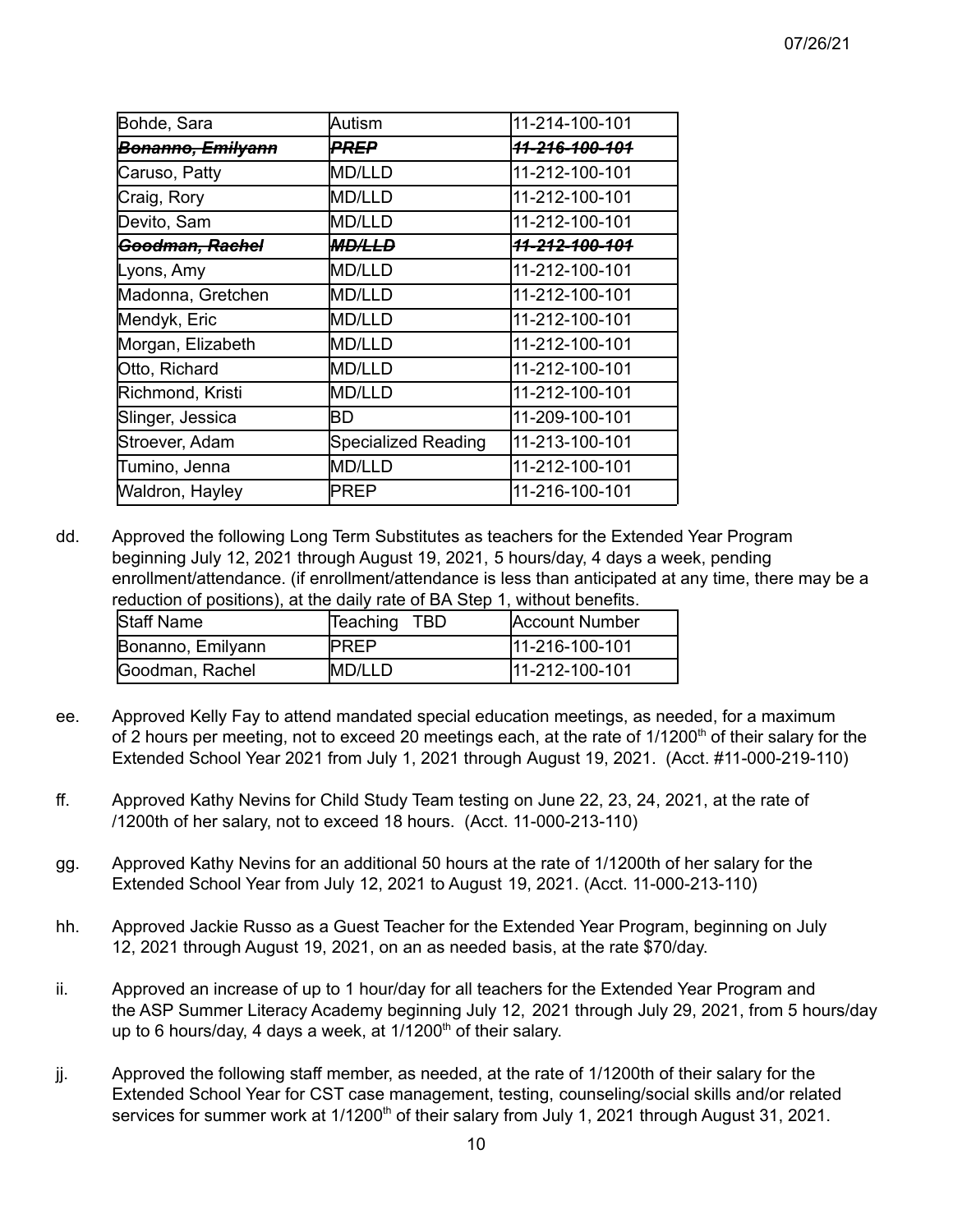| Name              | 6/22/21-6/30/21 | 7/1/21-8/31/21 | Total Hours | Acct. #        |
|-------------------|-----------------|----------------|-------------|----------------|
|                   | Hours           | Hours          |             |                |
| Savoia, Stephanie |                 | 144            | 144         | 11-000-216-110 |

kk. Approved to amend motion 15.u., Certified Staff approved on June 14th approving *the following staff members to attend Crisis Intervention training on the following dates, at the rate of \$51/hour not to exceed 6 hours each: (Acct. #20-253-200-100)*

| June 24, 2021            | June 30, 2021   |
|--------------------------|-----------------|
| Bonanno, Emilyann        | Binn, Samantha  |
| Brennan, Michelle        | Goodman, Rachel |
| McEvoy, Mike             | Ryan, Jessica   |
| Pillari, Jennyanne       |                 |
| Waldron, Hayley          |                 |
| <del>Rogers, Kathy</del> |                 |

#### *To instead read:*

*Approved the following staff members to attend Crisis Intervention training on the following dates, at the rate of \$51/hour not to exceed 6 hours each: (Acct. #20-253-200-100)*

| <b>June 24, 2021</b>     | June 30, 2021         |
|--------------------------|-----------------------|
| <b>Bonanno, Emilyann</b> | <b>Binn, Samantha</b> |
| <b>Brennan, Michelle</b> | Goodman, Rachel       |
| <b>McEvoy, Mike</b>      | Ryan, Jessica         |
| Pillari, Jennyanne       |                       |
| <b>Waldron, Hayley</b>   |                       |
| Rogers, Kathy            |                       |
| Goodman, Rachel          |                       |

ll. Approved the following staff for presentation planning for September 3, 2021, or September 7, 2021, to be completed by August 31, 2021, at a rate of \$51 per hour, for a total cost to the district of \$1,224. (Acct #11-000-221-110)

| <b>Name</b>   | Topic                                     | # of Hours |
|---------------|-------------------------------------------|------------|
| McEvoy, Kelly | Creating a Community of Learners Playbook |            |
| Ronan, Cherie | Creating a Community of Learners Playbook |            |

mm. Approved to amend motion 15.k., Certified Staff, approved on June 14, 2021 approving Emilyann Bonanno as a full-time Special Education teacher at Mahala Atchison School for the 2021-2022 school year, beginning September 1, 2021 at a salary of \$56,025 based on MA Step 1-2, with benefits. (Acct. #11-213-100-101)

*To instead read:*

*Approved Emilyann Bonanno as a full-time Special Education teacher at Mahala Atchison School for the 2021-2022 school year, beginning September 1, 2021 at a salary of \$57,525 based on MA +15 Step 1-2, with benefits. (Acct. #11-213-100-101)*

Moved by Mr. Puleio, seconded by Mr. Livingood Abstain: Mr. Livingood Vote: All in favor. Motion Carried.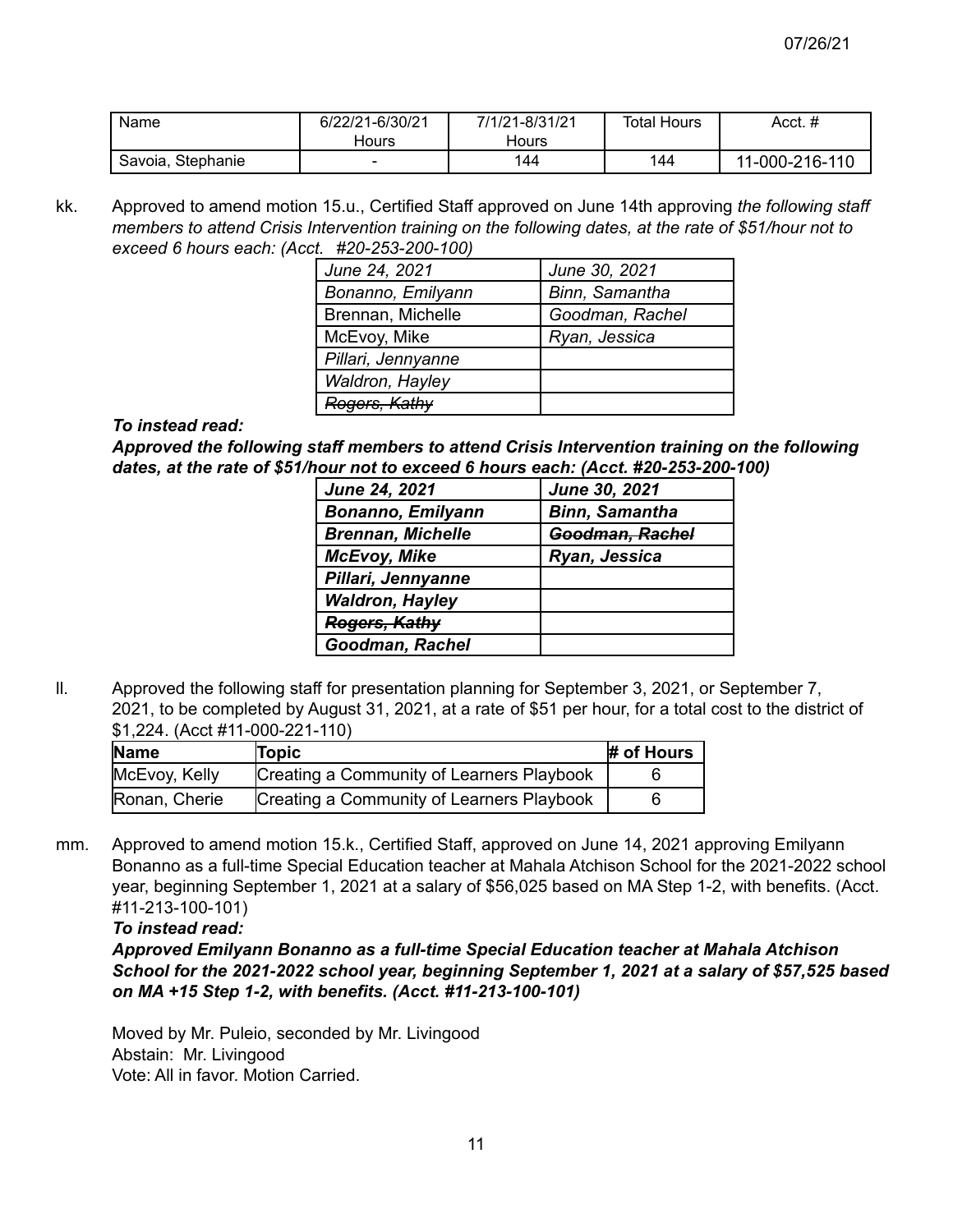#### 16. **NON-CERTIFIED STAFF**

a. Approved to amend motion 16.e., Non-Certified Staff, approved on May 24, 2021 approving the following staff as Guest paraprofessionals for the Extended Year Program, beginning July 12, 2021 through August 19, 2021, on an as needed basis, at the rate of \$70/day. (Acct. #11-000-217-106)

| Coakley, Elizabeth | Ramos, Brenda  |
|--------------------|----------------|
| McNicholas, Wendy  | Russo, Jackie  |
| Martelloni, Tina   | Seeley, Cheryl |

#### *To instead read:*

*Approved the following staff as Guest paraprofessionals for the Extended Year Program, beginning July 12, 2021 through August 19, 2021, on an as needed basis, at the rate of \$55/day. (Acct. #11-000-217-106)*

| Coakley, Elizabeth       | Ramos, Brenda  |
|--------------------------|----------------|
| James, Sally             | Russo, Jackie  |
| <b>McNicholas, Wendy</b> | Seeley, Cheryl |
| Martelloni, Tina         |                |

- b. Approved the employment of Jason Preziose as a School Bus Aide at Swimming River School for the 2021-2022 ESY Program, beginning on or about July 12, 2021 - August 19, 2021 at a rate of \$50/day for a total of 24 days for a total of \$1,200.00 (Acct. #11-000-270-106)
- c. Approved to accept with regret the resignation of Jonathan Helmers, Assistant Network Administrator, effective August 20, 2021.
- d. Approved to accept with regret the retirement of Connie Sue Fenga-Strauss, Paraprofessional at Mahala Atchison School effective September 1, 2021.
- e. Approved Michelle McMullin, Library Clerk at Mahala Atchison, as a substitute secretary for July and August 2021 at the rate of \$85/day.
- f. Approved TJ Casper as the webmaster for the 2021-2022 school year, at the stipend amount of \$3,000.
- g. Approved an increase of up to 1 hour/day for all staff paraprofessionals for the Extended Year Program beginning July 12, 2021 through July 29, 2021 from 4.5 hours/day up to 5.5 hours/day, 4 days a week, at a rate of \$29.77/hr.
- h. Approved to amend motion 16.a., Non-Certified Staff, approved on June 14, 2021, approving the following staff members as paraprofessionals for the Extended Year Program beginning July 12, 2021 through August 19, 2021 for 4.5 hours/day, for 4 days a week, pending enrollment/attendance. (if enrollment/attendance is less than anticipated at any time, there may be a reduction of positions) at \$29.76/hr.

| <b>Staff Name</b>    | Program              | Account#       |
|----------------------|----------------------|----------------|
| James, Sally         | <b>MD/LLD</b>        | 11-212-100-106 |
| Honan, Diane         |                      |                |
| <b>Russo, Jackie</b> | <i><b>MD/LLD</b></i> | 11-212-100-106 |
| Miller, Karen        |                      |                |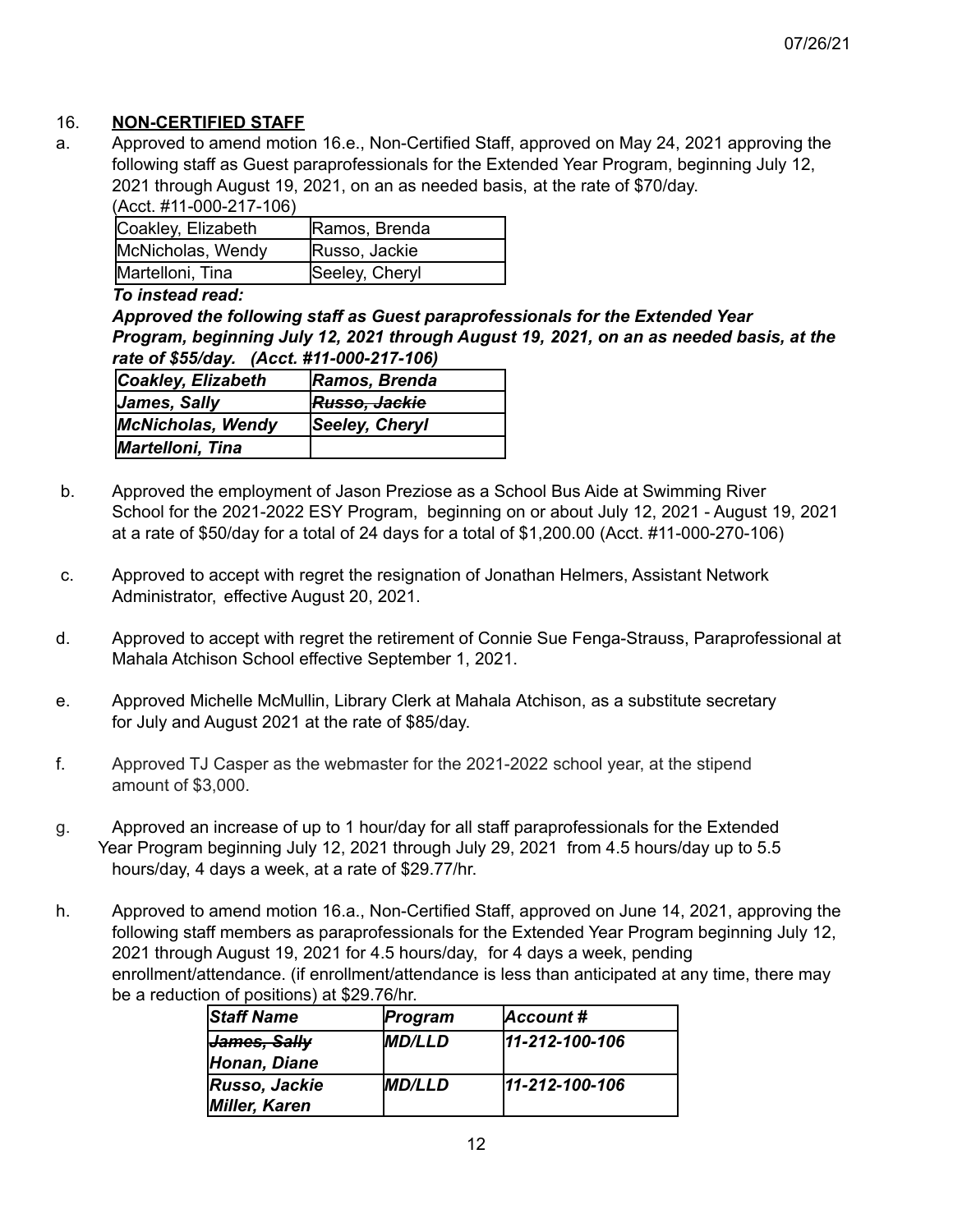*To instead read:*

*Approved the following staff members as paraprofessionals for the Extended Year Program beginning July 12, 2021 through August 19, 2021 for 4.5 hours/day, for 4 days a week, pending enrollment/attendance. (if enrollment/attendance is less than anticipated at any time, there may be a reduction of positions) at \$29.77/hr.*

| <b>Staff Name</b>       | Program       | Account#       |
|-------------------------|---------------|----------------|
| <del>James, Sally</del> | <b>MD/LLD</b> | 11-212-100-106 |
| Honan, Diane            |               |                |
| Russo, Jackie           | <b>MD/LLD</b> | 11-212-100-106 |
| <b>Miller, Karen</b>    |               |                |

- i. Approved Thomas J. Casper, as the Assistant Network Administrator, effective August 23, 2021, at a salary of \$52,000, with benefits.
- j. Approved Sean Finucane as the Desktop Support Technician, effective August 16, 2021, at a salary of \$42,000, with benefits.
- k. Approved an increase of up to 1 hour/day for all guest paraprofessionals for the Extended Year Program beginning July 12, 2021 through July 29, 2021 from 4.5 hours/day up to 5.5 hours/day, 4 days a week, at a rate of \$12.22/hr.

Moved by Mr. Livingood, seconded by Mr. Theobald Vote: All in favor. Motion Carried.

### 17. **ADMINISTRATIVE/CERTIFIED STAFF**

a. WHEREAS, the Business Administrator has satisfactorily completed the 2020-2021 merit goals as originally approved by the Board of Education and the Executive County Superintendent; NOW, THEREFORE, BE IT RESOLVED: that the Tinton Falls Board of Education attests to the satisfactory completion of the 2020-2021 merit goals and authorizes the submission of the goals to the Executive County Superintendent for review and final approval;

BE IT FURTHER RESOLVED: that upon final approval of the Executive County Superintendent, the Tinton Falls Board of Education authorizes the issuance of merit pay to Vincent Daniels, Business Administrator.

Moved by Mr. Theobald, seconded by Mr. Puleio Abstain: Mr. Livingood Vote: All in favor. Motion Carried.

### 18. **CURRICULUM**

- a. Approved Susan Sparrock, Bernadette Bennet, and Skye Buck to participate in the Educational Quality through Instructional Partnerships (EQuIP) grant project: Assessing the Efficacy of Collaboratively Implemented Guided Inquiry Design on K-12 Student Learning during the 2021-2022; and 2022-2023 school year at no cost to the school district.
- b. Approved Christine Delmas of Literacy Consulting Services to provide English/Language Arts professional development to staff on July 27, 2021, September 28, 2021; September 30, 2021; October 6, 2021; November 9, 2021; and November 17, 2021, at a total cost to the district of \$6,000. (Acct # - 20-270-200-300)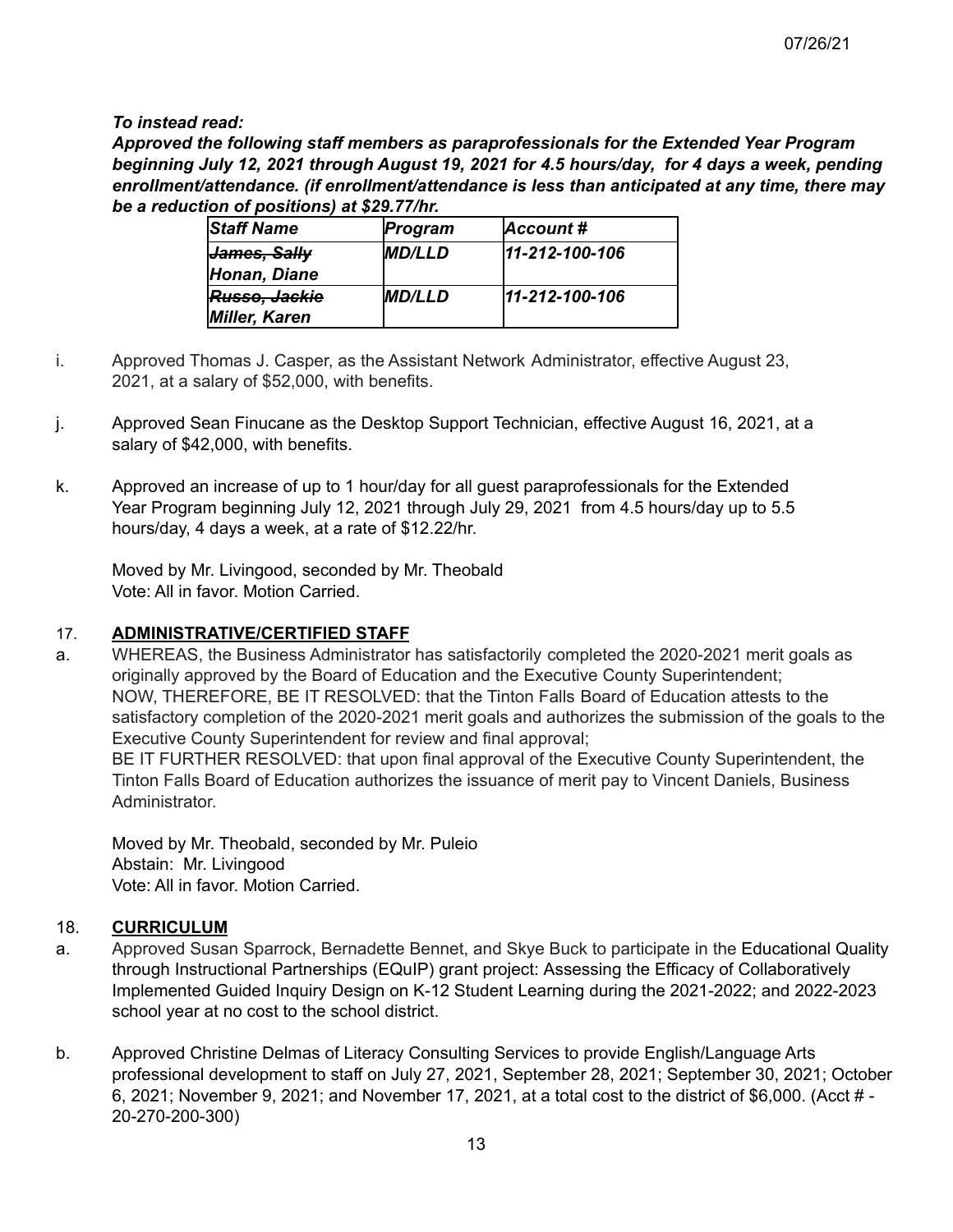- c. Approved Erin Murphy to provide project-based learning professional development to Swimming River School and Tinton Falls Middle School teaching staff on September 3, 2021; October 28, 2021; January 14, 2022; February 17, 2022; and March 18, 2022, at a total cost to the district of \$10,700. (Acct #11-000-223-320)
- d. Approved Making Meaning Presenter Veronica Vasquez of Center for the Collaborative Classroom to provide ELA pilot - Sept 7, 10/14, 10/28 (tentative), 1/28/22, 2/18/22, at no cost to the district. (Acct #11-000-223-320)
- e. Approved the submission and acceptance of District Professional Development Plan Statement of Assurance for the 2021-2022 school year.

Moved by Mr. Theobald, seconded by Mr. Puleio Vote: All in favor. Motion Carried.

#### 19. **POLICY**

- a. Approved the second reading of Policy #5533 Substance Abuse, as per **Attachment "B".**
- b. Approved the first reading of Policy #0131 Bylaws, Policies and Regulations, as per **Attachment "C".**
- c. Approved the first reading of Policy #3134 Assignment of Extra Duties, as per **Attachment "D".**
- d. Approved the first reading of Policy #3142 Nonrenewal of Nontenured Teaching staff Member, as per **Attachment "E".**
- e. Approved the first reading of Regulation #3142 Nonrenewal of Nontenured Teaching staff Member, as per **Attachment "F".**
- f. Approved the first reading of Policy #3221 Evaluations of Teachers, as per **Attachment "G"**.
- g. Approved the first reading of Regulation #3221 Evaluations of Teachers, as per **Attachment "H".**
- h. Approved the first reading of Policy #3222 Evaluation of Teaching Staff Members, Excluding Teachers and Administrators, as per **Attachment "I"**.
- i. Approved the first reading of Regulation #3222 Evaluation of Teaching Staff Members, Excluding Teachers and Administrators, as per **Attachment "J".**
- j. Approved the first reading of Policy #3223 Evaluation of Administrators, Excluding Principals, Vice Principals, and Assistant Principals, as per **Attachment "K"**.
- k. Approved the first reading of Regulation #3223 Evaluation of Administrators, Excluding Principals, Vice Principals, and Assistant Principals, as per **Attachment "L".**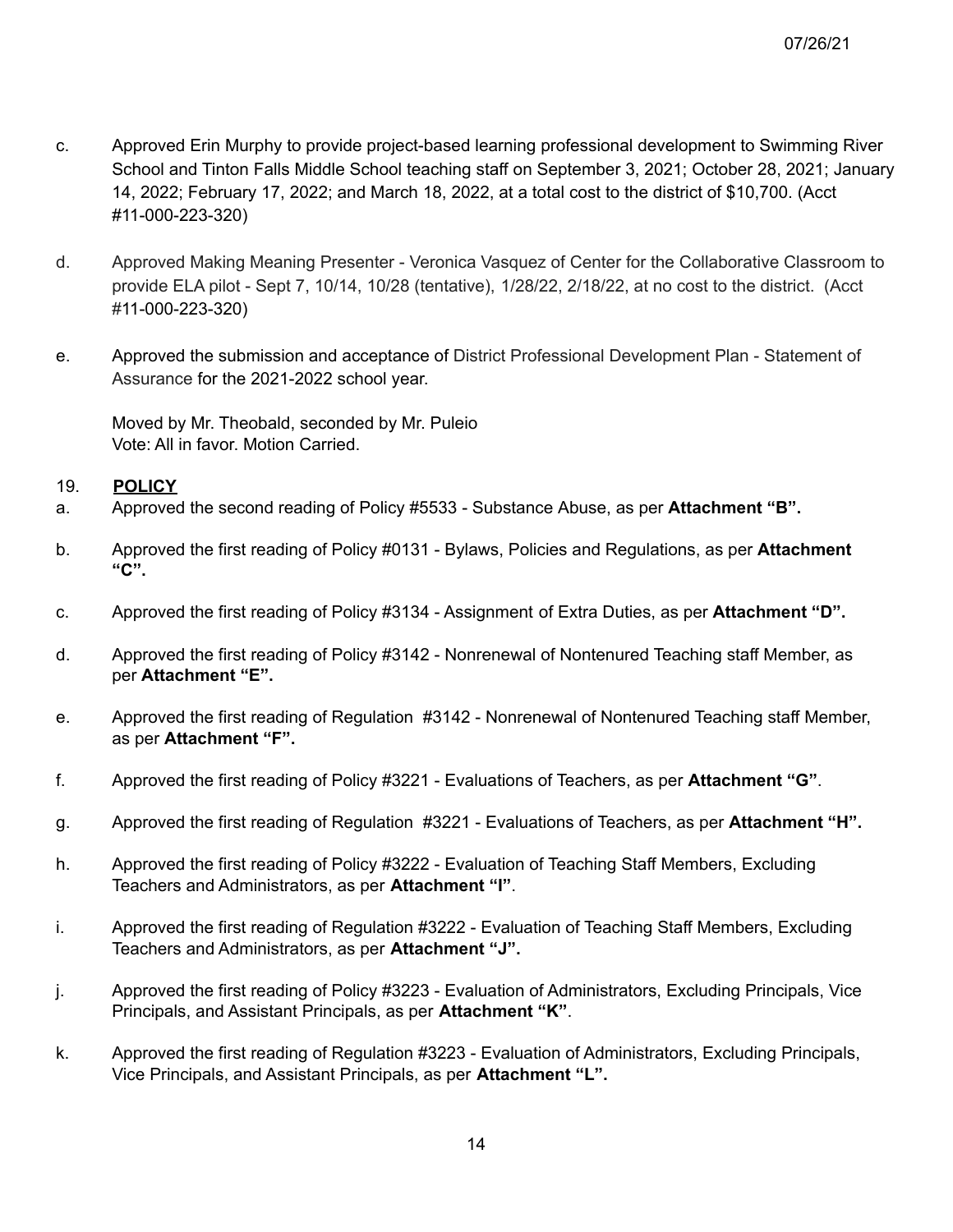- l. Approved the first reading of Policy #3224 Evaluation of Principals, Vice Principals, and Assistant Principals, as per **Attachment "M".**
- m. Approved the first reading of Regulation #3224 Evaluation of Principals, Vice Principals, and Assistant Principals, as per **Attachment "N".**
- n. Approved the first reading of Policy #4146 Nonrenewal of Nontenured Support Staff Member, as per **Attachment "O".**
- o. Approved the first reading of Regulation #4146 Nonrenewal of Nontenured Support Staff Member, as per **Attachment "P".**
- p. Approved the first reading of Policy #5420 Reporting Pupil Progress, as per **Attachment "Q".**
- q. Approved the first reading of Policy #6471 School District Travel, as per **Attachment "R".**
- r. Approved the first reading of Regulation #6471 School District Travel, as per **Attachment "S".**
- s. Approved the first reading of Policy #8561 Procurement Procedures for School Nutrition Programs, as per **Attachment "T".**
- t. Approved to abolish Policy #1649 Federal Families First Coronavirus (COVID 19) Response Act, as per **Attachment "U".**

Moved by Mr. Theobald, seconded by Mr. Puleio Vote: All in favor. Motion Carried.

#### 20. **SPECIAL SERVICES**

- a. Approved MOESC to provide the services of a school bus aide at Swimming River School for the 2021-2022 ESY Program, beginning on or about July 12, 2021 - August 19, 2021 at a rate of \$25.60/hour for a total of approximately 3 hours/day.
- b. Approved the submission, acceptance, appropriation and expenditure of the FY2022 IDEA Grant allocations, as follows:

| Basic      | \$503,159 |  |  |
|------------|-----------|--|--|
| Pre-school | \$15,965  |  |  |

- c. Approved Lori Wanner to attend mandated special education meetings, as needed, for a maximum of 2/hrs. per meeting, not to exceed 20 meetings, at the rate of \$82.50/hour for the 2021-2022 school year from July 1, 2021 through August 31, 2021. (Acct. #11-000-216-320)
- d. Approved the following out of district placement for the 2021-2022 Extended School Year Program and 2021-2022 School Year Program:

| Student #  | <b>School</b>             | <b>Dates</b>                  | Tuition                                    |  |  |
|------------|---------------------------|-------------------------------|--------------------------------------------|--|--|
| 1004002423 | The Center School         | 7/1/21-7/30/21   21/22 ESY -- | \$8.350                                    |  |  |
|            | $(Acct. #11-000-100-566)$ |                               | 9/2/21-6/17/22 21/22 School Yr -- \$75,154 |  |  |
|            | and/or                    |                               | Nurse School Yr -- n/a                     |  |  |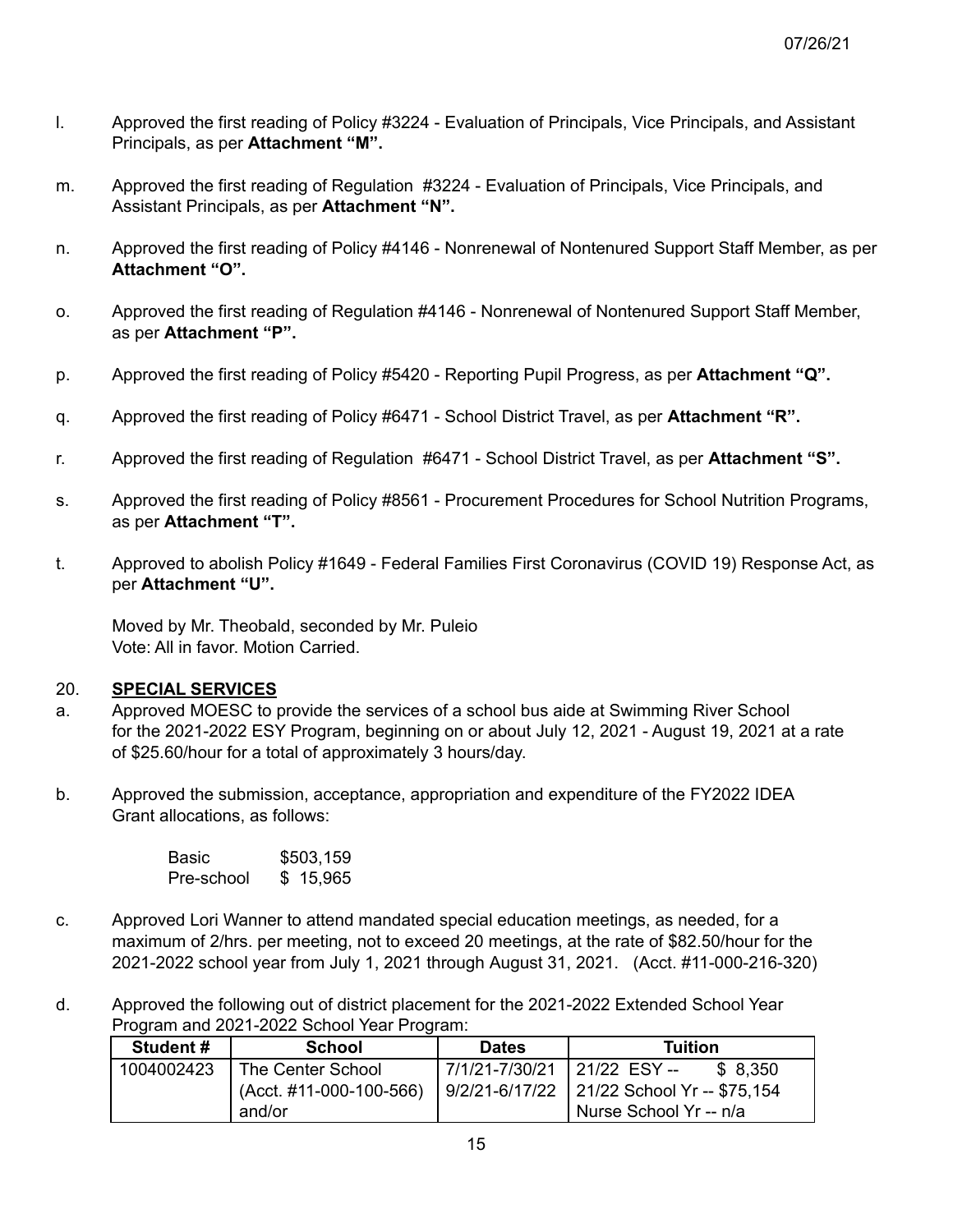| $(Acct. #20-25x-100-500)$ | Aid for ESY & Yr -- n/a |          |  |
|---------------------------|-------------------------|----------|--|
|                           | Total --                | \$83,504 |  |
|                           |                         |          |  |

Moved by Mr. Theobald, seconded by Mr. Puleio Vote: All in favor. Motion Carried.

#### 21. **STUDENT SERVICES**

#### 22. **TRANSPORTATION**

a. Approved to accept the following bids for transportation BID TF22-01 for the 2021-2022 School Year as follows:

|                       | <b>NEW</b>         | <b>JOY</b>        | <b>FIRST</b>   |               | <b>EMMANUEL</b> |          |          |                                  |             |
|-----------------------|--------------------|-------------------|----------------|---------------|-----------------|----------|----------|----------------------------------|-------------|
| <b>CONTRACTORS</b>    | <b>DESTINATION</b> | <b>TRANS</b>      | <b>STUDENT</b> | <b>DURHAM</b> | <b>TRANS</b>    |          |          | SEMAN-TOV KLARR TRANSGARAS TRANS | <b>JAYS</b> |
| <b>ROUTES</b>         |                    |                   |                |               |                 |          |          |                                  |             |
| <b>MA01</b>           |                    | \$400.00          |                | \$225.00      |                 | \$425.00 |          |                                  | \$350.00    |
| <b>MA04</b>           |                    |                   | \$327.00       | \$210.00      |                 | \$425.00 | \$320.00 |                                  | \$238.00    |
| <b>MA05</b>           |                    |                   |                | \$210.00      |                 | \$425.00 |          |                                  | \$238.00    |
| <b>MA06</b>           |                    |                   | \$327.00       |               |                 | \$425.00 |          |                                  |             |
| <b>MA30</b>           |                    | \$386.93 \$350.00 | \$327.00       | \$213.00      | \$269.00        | \$425.00 |          | \$393.00                         | \$350.00    |
| *MA50                 | \$397.93           |                   | \$332.00       | \$270.41      | \$269.00        | \$495.00 |          | \$397.00                         |             |
| <b>MA50 AIDE COST</b> | \$59.93            |                   |                | \$75.00       | \$40.00         | \$100.00 |          |                                  |             |
| SR04                  |                    |                   |                | \$235.00      |                 | \$395.00 |          |                                  | \$350.00    |
| <b>SR05</b>           |                    | \$400.00          |                | \$220.00      |                 | \$395.00 |          |                                  | \$350.00    |
| SR06                  |                    |                   |                | \$204.79      |                 | \$395.00 | \$320.00 |                                  | \$238.00    |
| <b>SR07</b>           |                    |                   |                | \$235.30      |                 | \$395.00 |          |                                  | \$238.00    |
| <b>SR08</b>           |                    |                   |                | \$240.00      |                 | \$395.00 |          |                                  | \$350.00    |
| TF02                  |                    |                   |                | \$225.10      |                 | \$231.00 | \$299.00 |                                  | \$209.00    |
| TF03                  |                    |                   | \$327.00       | \$210.00      |                 | \$219.00 |          |                                  | \$209.00    |
| <b>TF08</b>           |                    | \$400.00          | \$327.00       | \$210.00      |                 | \$218.00 | \$299.00 |                                  | \$209.00    |
| TF09                  |                    |                   |                | \$165.07      |                 | \$218.00 |          |                                  | \$209.00    |
| TF30                  |                    | \$383.93 \$350.00 | \$327.00       | \$218.00      | \$269.00        | \$390.00 |          | \$489.00                         |             |
| <b>*TF50</b>          | \$427.93           |                   | \$327.00       | \$161.93      | \$269.00        | \$495.00 |          | \$391.00                         |             |
| <b>TF50 AIDE COST</b> | \$59.93            |                   | \$93.00        | \$75.00       | \$40.00         | \$100.00 |          | \$70.00                          |             |

\* Tiered Routes

b. Approved to award the bid to Durham for the following routes, MA01, MA04, MA05, MA30, MA50 SR04, SR05, SR06, SR07, SR08, TF02, TF03, TF08, TF09, TF30, TF50 for the 2021-2022 school year:

| <b>CONTRACTORS</b> | DURHAM RATE PER DIEM |  |  |
|--------------------|----------------------|--|--|
| <b>IROUTES</b>     |                      |  |  |
| <b>MA01</b>        | \$225.00             |  |  |
| IMA04              | \$210.00             |  |  |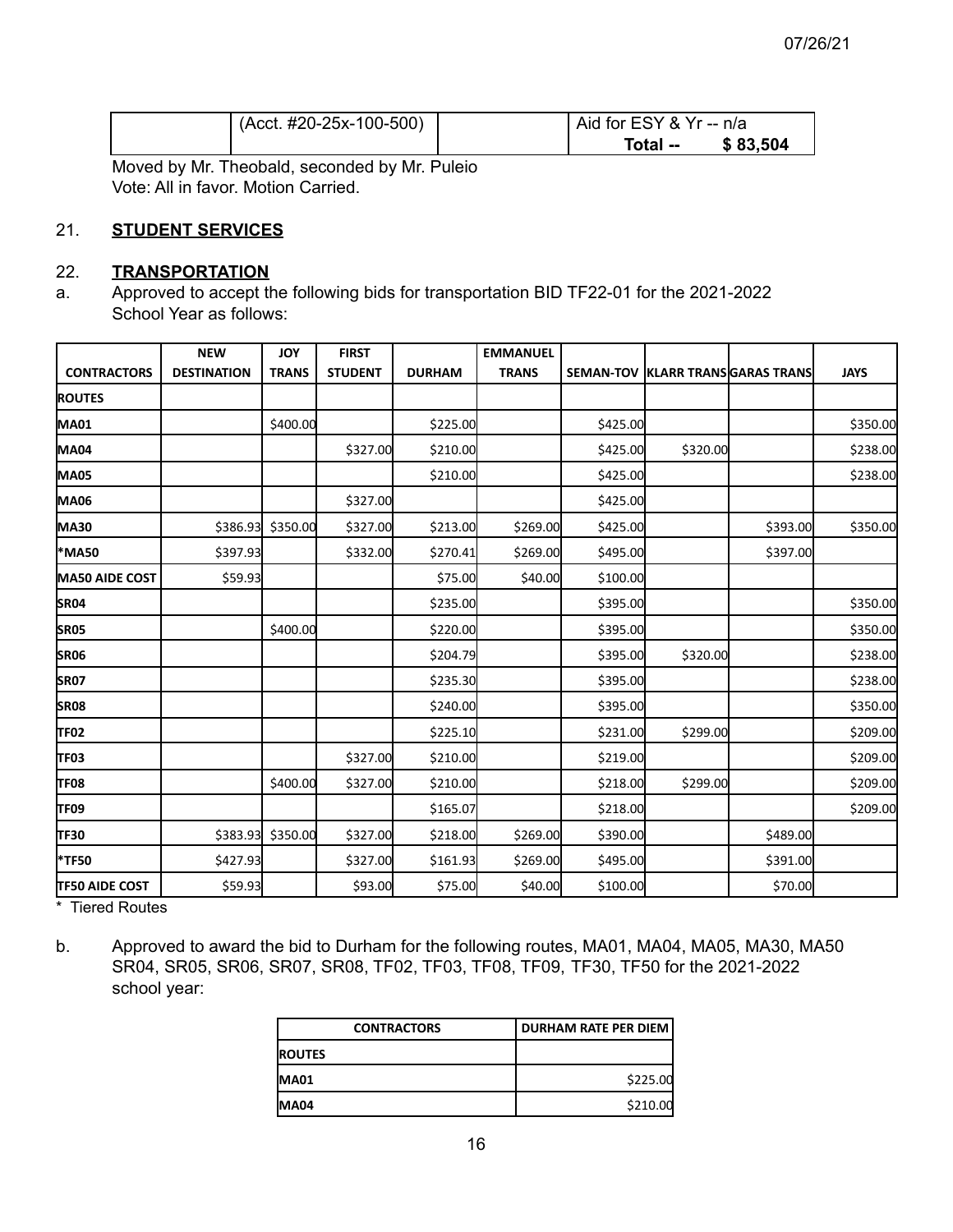| <b>MA05</b>           | \$210.00 |
|-----------------------|----------|
| <b>MA30</b>           | \$213.00 |
| *MA50                 | \$270.41 |
| <b>MA50 AIDE COST</b> | \$75.00  |
| SR <sub>04</sub>      | \$235.00 |
| <b>SRO5</b>           | \$220.00 |
| SR06                  | \$204.79 |
| <b>SRO7</b>           | \$235.30 |
| <b>SR08</b>           | \$240.00 |
| TF02                  | \$225.10 |
| TF03                  | \$210.00 |
| TF08                  | \$210.00 |
| TF09                  | \$165.07 |
| TF30                  | \$218.00 |
| *TF50                 | \$161.93 |
| <b>TF50 AIDE COST</b> | \$75.00  |

c. Approved to award the bid to First Student for the following route, MA06 for the 2021-2022 school year:

| <b>CONTRACTORS</b> | <b>FIRST STUDENT RATE PER DIEM</b> |
|--------------------|------------------------------------|
| <b>ROUTES</b>      |                                    |
| <b>MA06</b>        |                                    |

d. Approved ESY transportation to the following contractors:

|                  |                                  |                  | <b>ROUTE COST</b> |                 | <b>TOTAL ROUTE TOTAL COST W/4.5%</b> |
|------------------|----------------------------------|------------------|-------------------|-----------------|--------------------------------------|
| <b>ROUTES</b>    | <b>CONTRACTORS</b>               | <b>AIDE COST</b> | <b>PER DIEM</b>   | COST            | <b>MOESC FEE</b>                     |
| <b>MA08/MA10</b> | IR & D TRANSPORTATION            | \$80.00          | <b>S480.00</b>    | <b>IS560.00</b> |                                      |
| <b>MA03</b>      | <b>IROOTS TRANS/MOESC</b>        | \$92.00          | <b>IS548.00</b>   |                 | <b>S668.80</b>                       |
| <b>MA07</b>      | <b>IROOTS TRANS/MOESC</b>        | \$92.00          | <b>S548.00</b>    |                 | <b>S668.80</b>                       |
| <b>MA08/MA10</b> | <b>IR &amp; D TRANSPORTATION</b> | \$80.00          | <b>IS400.00</b>   | I\$480.00       |                                      |
| <b>MA09</b>      | <b>ISHORE REGIONAL H.S.</b>      |                  | <b>S195.45</b>    | <b>S195.45</b>  |                                      |

- e**.** Approved the following streets as designated WALKER streets for the Tinton Falls Middle School for the 2021-2022 school year: Spring Court, Spring Meadow Drive, Rambling Meadows Court, Branford Circle, Lyndell Lane, Marland Lane, Old Mill Road, Tinton Avenue #682 & #683.
- f. Approved the following streets as designated WALKER streets for the Swimming River School for the 2021-2022 school year: Sugar Maple Lane, Green Meadow Drive, Riveredge Road, Glenwood Drive, Braeburn Drive, Heather Drive, Ellsworth Terrace, Avalon Drive, Holly Drive, Sylvan Drive and Hance Avenue on same side as school from Green Meadow to Riveredge Road North.

Moved by Mr. Theobald, seconded by Mr. Puleio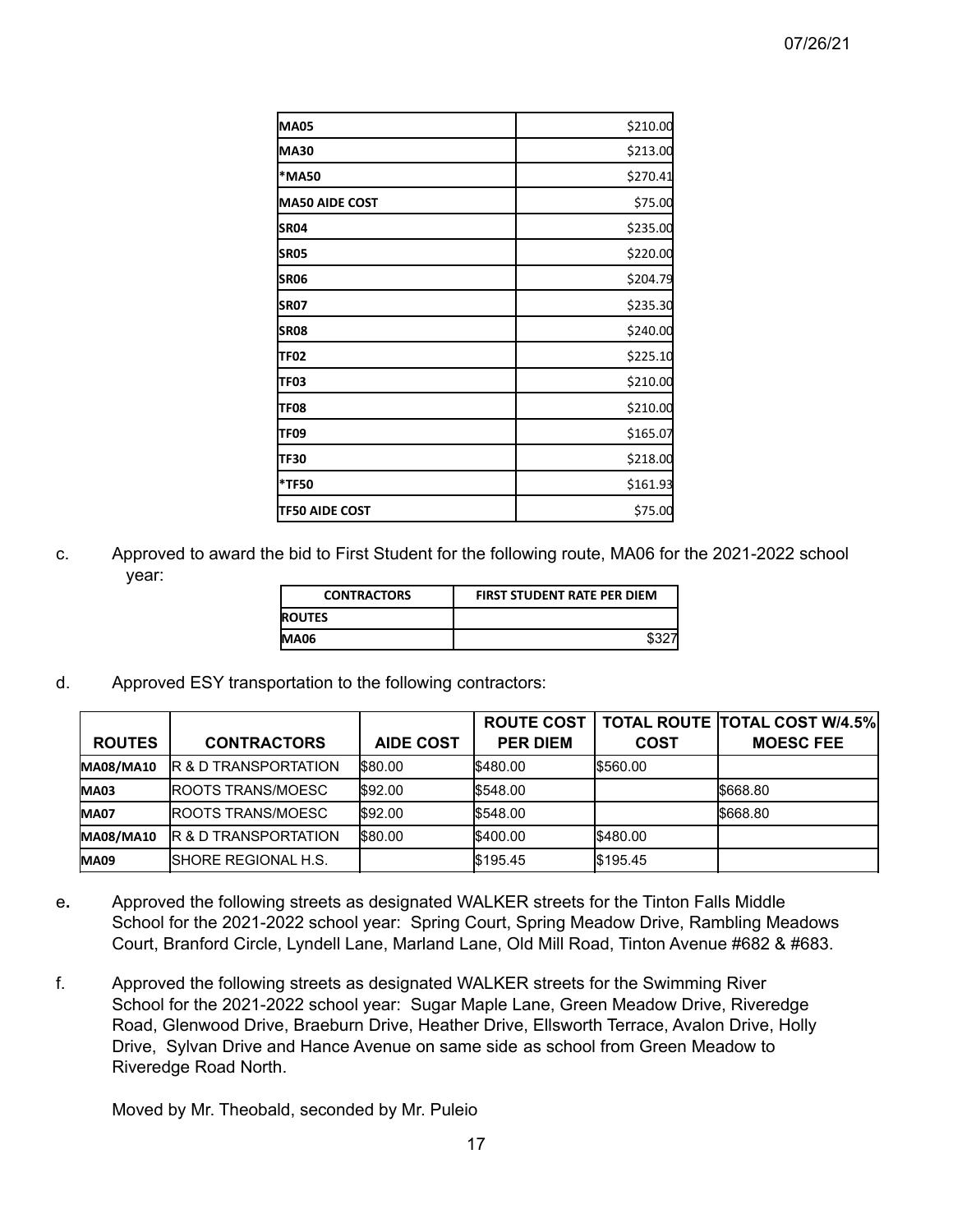Vote: All in favor. Motion Carried.

## 23. **FACILITIES**

### 24. **MISCELLANEOUS**

- a. Approved to accept the Superintendent's Report on Harassment, Intimidation and Bullying, for June 2021 as per **Attachment "V".**
- b. Approved to amend motion 14.1. i.Reorganization Items, approved on May 3, 2021 the following staff as Anti-Bullying Specialists, for the 2021-2022 school year:

TBD– Atchison School Anti-Bullying Specialist Susan Ross – Swimming River School Anti-Bullying Specialist Carrianne Kaplan – Tinton Falls Middle School Anti-Bullying Specialist TBD - District Anti-Bullying Coordinator Kerri Lee Walsifer – District Anti-Bullying Specialist

### *To instead read:*

*Approved the following staff as Anti-Bullying Specialists, for the 2021-2022 school year: Devon Neff - Atchison School Anti-Bullying Specialist Susan Ross – Swimming River School Anti-Bullying Specialist Michelle Marra – Tinton Falls Middle School Anti-Bullying Specialist Susan Ross - District Anti-Bullying Coordinator Kerri Lee Walsifer – District Anti-Bullying Specialist*

c. Approved the sidebar agreement with the Tinton Falls Board of Education and the Tinton Falls Education Association to amend the compensation schedule for Paraprofessionals for the 2021-2022 school year only; starting July 1, 2021, as set forth therein, as per **Attachment "W".**

Moved by Mr. Puleio, seconded by Mr. Theobald Vote: All in favor. Motion Carried.

### 25. **OLD BUSINESS**

**2021-2022 BOE Committee Goals:** Dr. Goldey- Committee Goals were reviewed and approved and will be posted on our website.

#### 26. **NEW BUSINESS**

Mr. Daniels increase in extraordinary aid to be on the August Agenda.

Dr. Goldey discussed adding an additional stem coach at TFMS using the ARP Federal funding as a result of COVID to support learning loss. These job positions will be temporary but can't be supported by our current budget - 1 year position. OK to move forward with the new position.

### 27. **RECOGNITION OF PUBLIC** (*limited to 5 minutes per person) (3 Public in-person)*

*Laura Smith - concerned about learning loss throughout the District, tutoring and any additional resources.*

*Adrienne Ciambrone, 12 Crown Court: ESY has been a disappointment this year. In communication. Why was the transportation issue communicated to us at the last hour. It's* unacceptable and I'd like to know what is the plan in place to moving forward to avoid this from *happening again.*